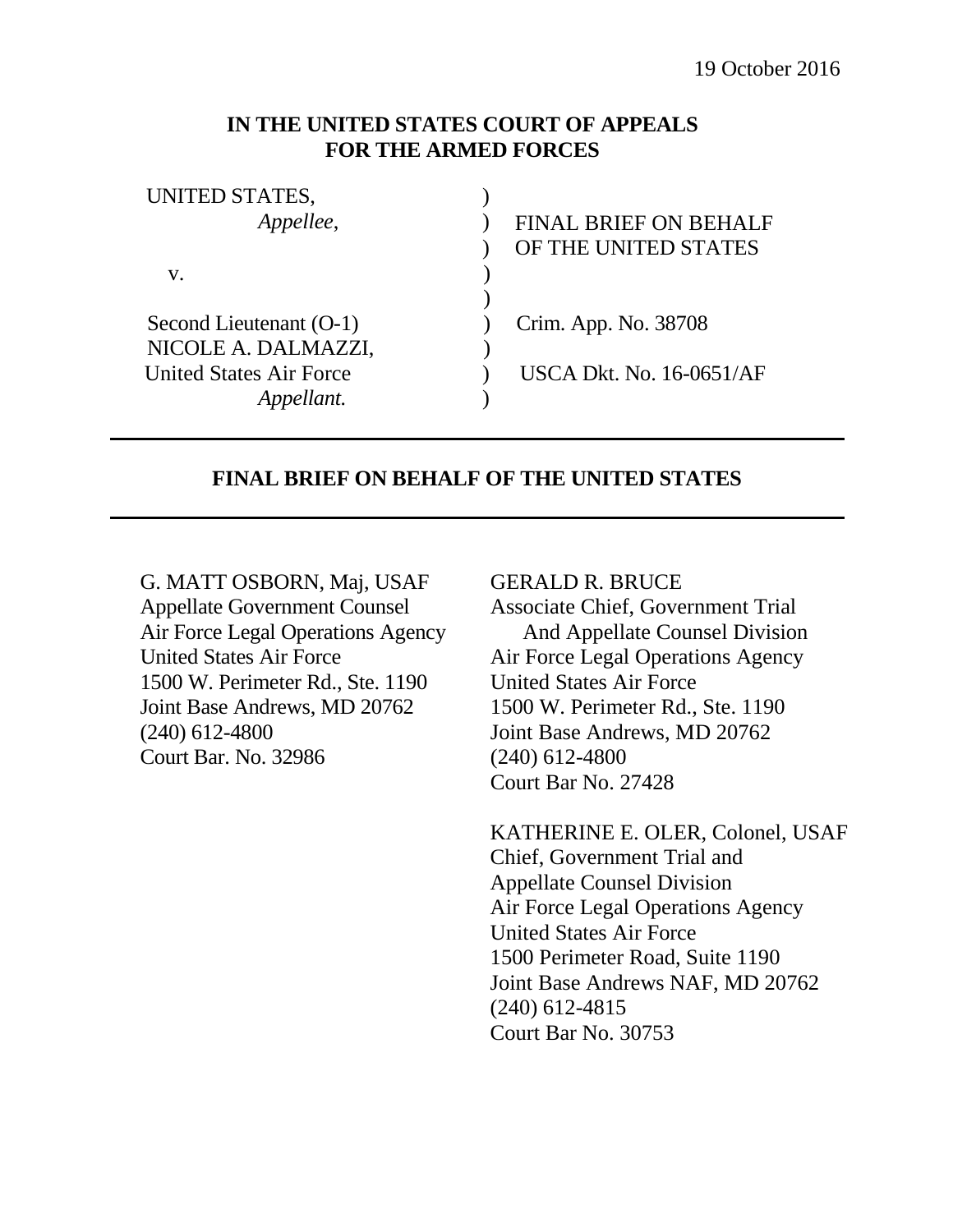# **INDEX**

# **I.**

| APPELLANT FAILS TO SHOW HOW COLONEL       |  |
|-------------------------------------------|--|
| MITCHELL IS NOT STATUTORILY AUTHORIZED    |  |
| TO SIT ON THE AIR FORCE COURT OF CRIMINAL |  |
|                                           |  |

# **II.**

| APPELLANT FAILS TO SHOW HOW COLONEL<br>MITCHELL'S SERVICE ON BOTH AFCCA AND<br>THE C.M.C.R. VIOLATES THE APPOINTMENTS |  |
|-----------------------------------------------------------------------------------------------------------------------|--|
|                                                                                                                       |  |
|                                                                                                                       |  |
|                                                                                                                       |  |
|                                                                                                                       |  |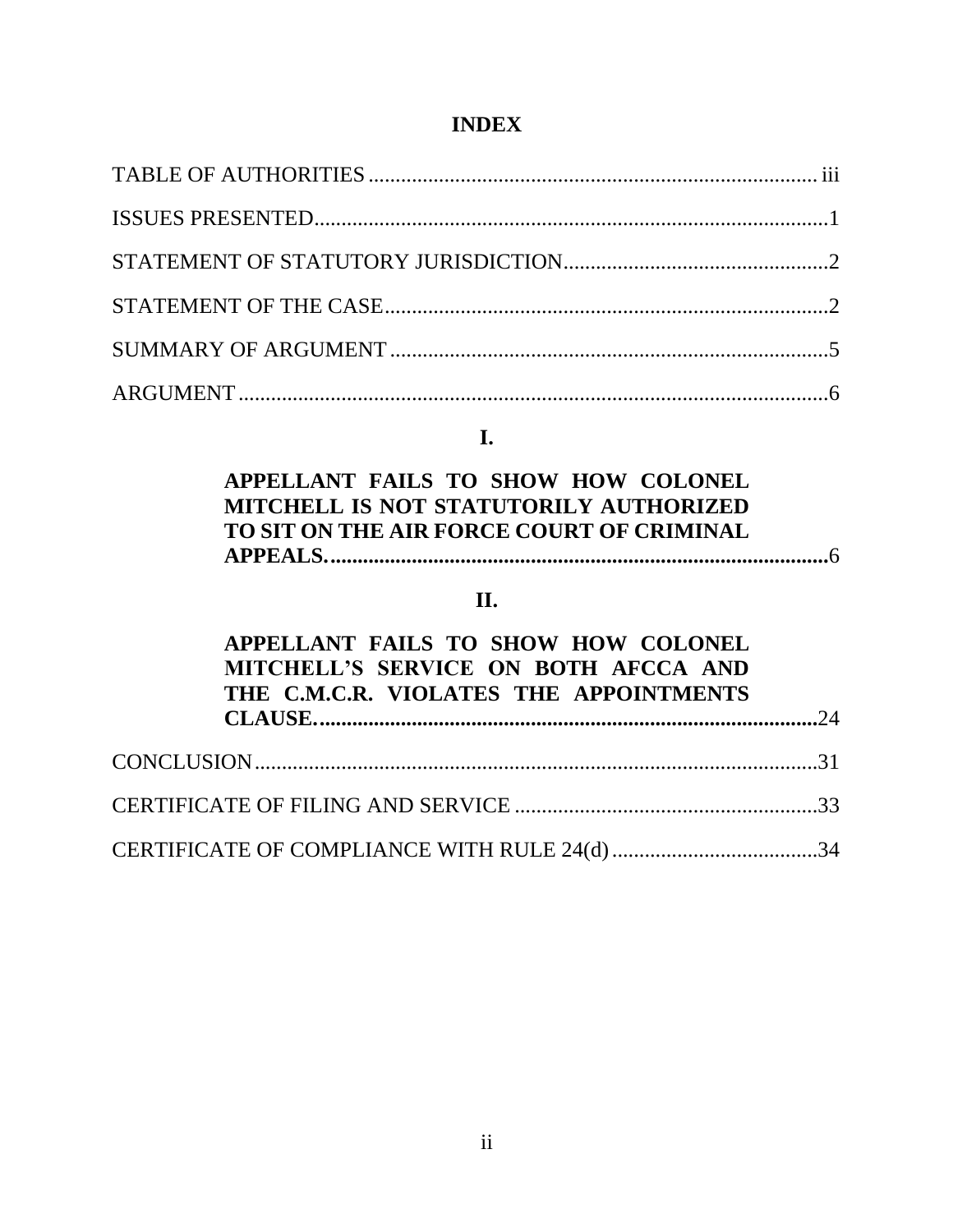# **TABLE OF AUTHORITIES**

# **CASES**

# **SUPREME COURT OF THE UNITED STATES**

<span id="page-2-0"></span>

| United States v. Edmond,                                          |
|-------------------------------------------------------------------|
| United States v. Weiss,                                           |
| <b>COURT OF APPEALS FOR THE ARMED FORCES</b>                      |
| United States v. Burton,                                          |
| United States v. Johnson,                                         |
| United States v. Kincheloe,                                       |
| United States v. Weiss,                                           |
| <b>COURTS OF CRIMINAL APPEALS</b>                                 |
| United States v. Dalmazzi,                                        |
| <b>FEDERAL COURTS</b>                                             |
| In re Al-Nashiri,                                                 |
| In re: Khadr,                                                     |
| Intercollegiate Broadcasting Sys., Inc. v. Copyright Royalty Bd., |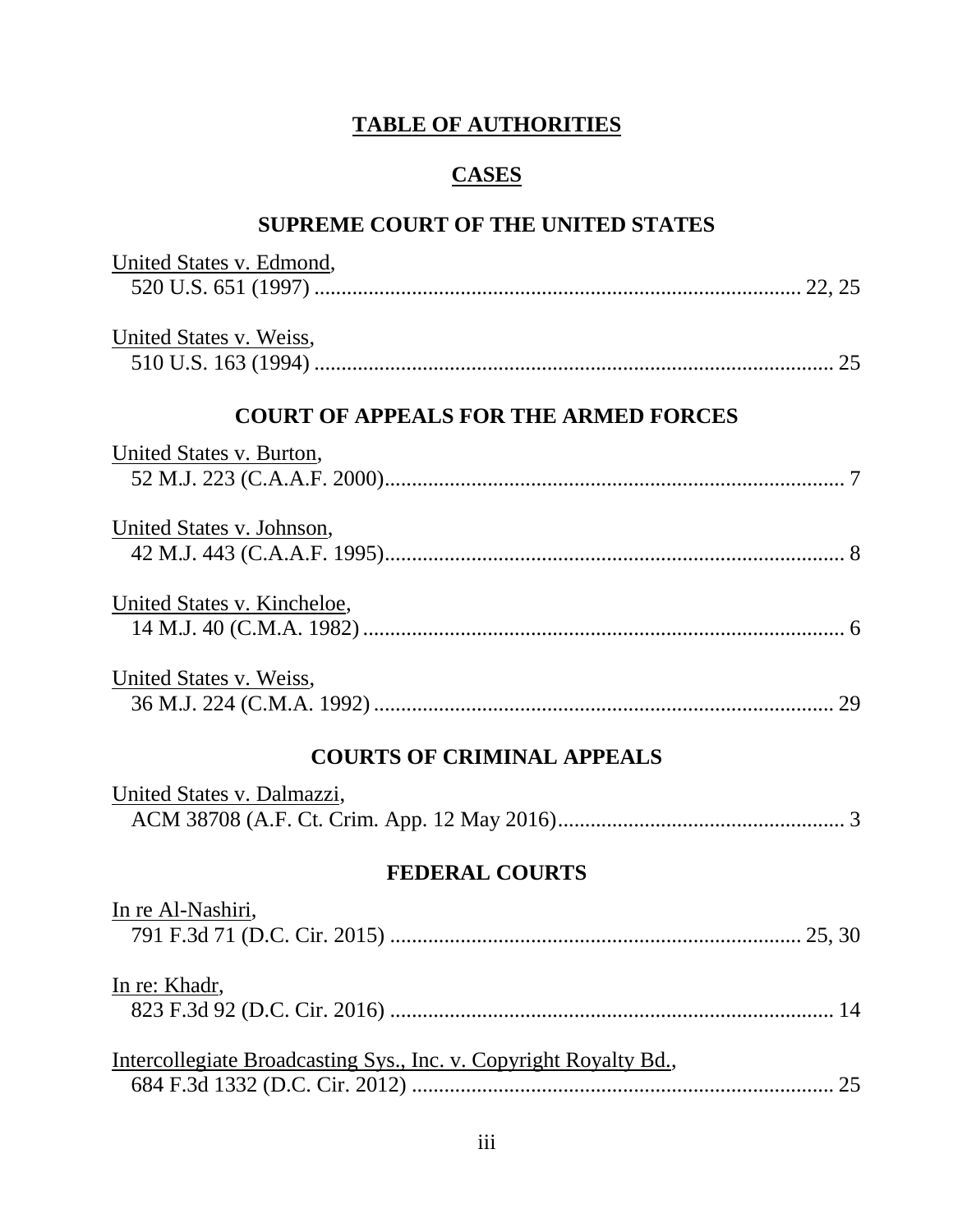| Riddle v. Warner,                             |  |
|-----------------------------------------------|--|
| SoundExchange, Inc. v. Librarian of Congress, |  |
| United States v. Al-Nashiri,                  |  |

# **STATUTES**

| 10 U.S.C. $\frac{100 \text{ J.S. C}}{2}$ $\frac{100 \text{ J.S. C}}{2}$ $\frac{100 \text{ J.S. C}}{2}$ $\frac{100 \text{ J.S. C}}{2}$ $\frac{100 \text{ J.S. C}}{2}$ $\frac{100 \text{ J.S. C}}{2}$ $\frac{100 \text{ J.S. C}}{2}$ $\frac{100 \text{ J.S. C}}{2}$ $\frac{100 \text{ J.S. C}}{2}$ $\frac{100 \text{ J.S. C}}{2}$ $\frac{100 \text{ J$ |
|------------------------------------------------------------------------------------------------------------------------------------------------------------------------------------------------------------------------------------------------------------------------------------------------------------------------------------------------------|
|                                                                                                                                                                                                                                                                                                                                                      |
|                                                                                                                                                                                                                                                                                                                                                      |
|                                                                                                                                                                                                                                                                                                                                                      |
|                                                                                                                                                                                                                                                                                                                                                      |
|                                                                                                                                                                                                                                                                                                                                                      |
|                                                                                                                                                                                                                                                                                                                                                      |
|                                                                                                                                                                                                                                                                                                                                                      |
|                                                                                                                                                                                                                                                                                                                                                      |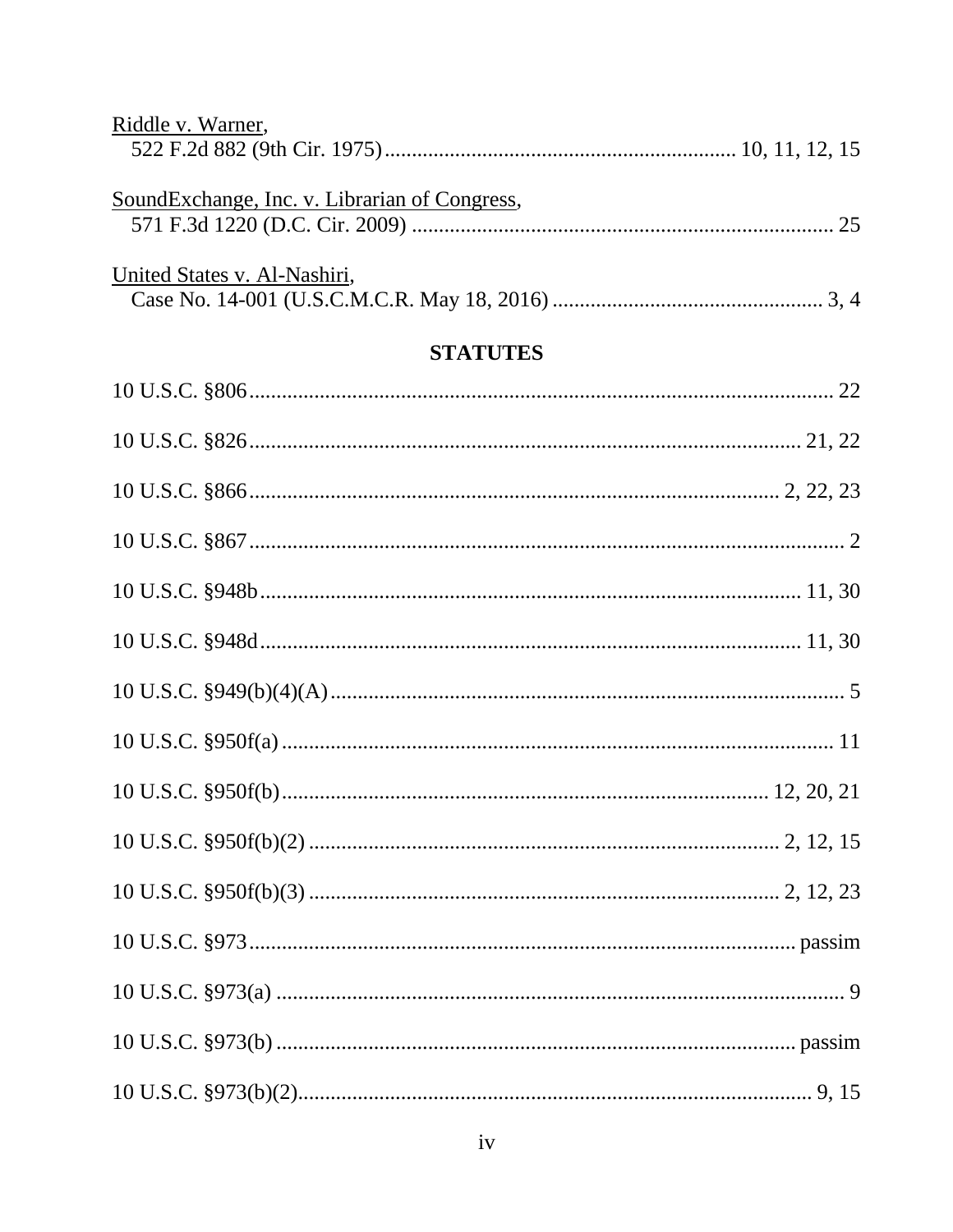| <b>OTHER AUTHORITIES</b>                                                                                                   |  |  |
|----------------------------------------------------------------------------------------------------------------------------|--|--|
|                                                                                                                            |  |  |
|                                                                                                                            |  |  |
|                                                                                                                            |  |  |
| Department of Defense Directive 1344.10,<br>Political Activities by Members of the Armed Forces (19 February 2008)  16, 17 |  |  |
| DoD SOCO, Advisory Number 02-21,                                                                                           |  |  |

What Constitutes Holding a "Civil Office" by Military Personnel (2002)............. 16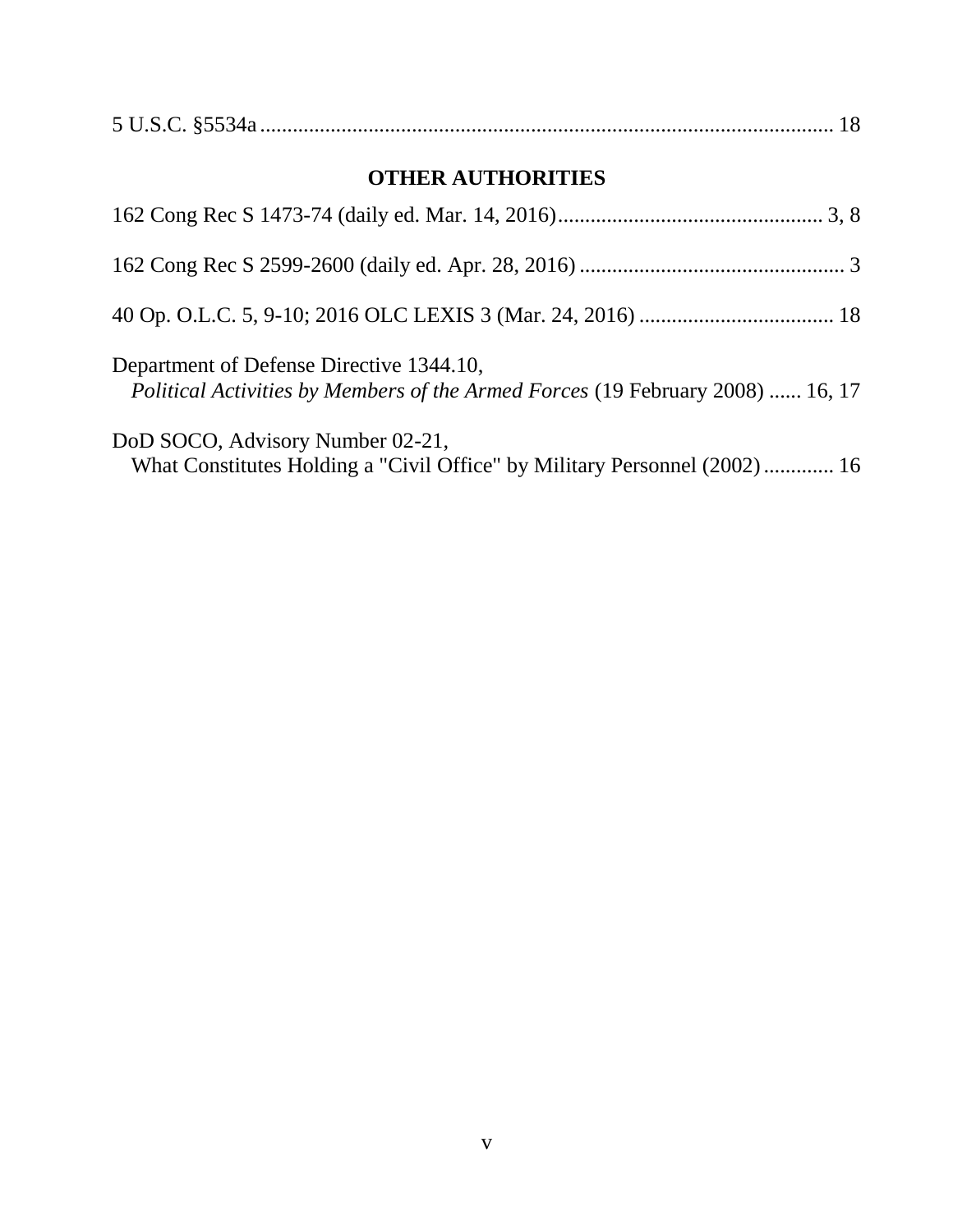### **IN THE UNITED STATES COURT OF APPEALS FOR THE ARMED FORCES**

| UNITED STATES,                 |                              |
|--------------------------------|------------------------------|
| Appellee,                      | <b>FINAL BRIEF ON BEHALF</b> |
|                                | OF THE UNITED STATES         |
| V.                             |                              |
|                                |                              |
| Second Lieutenant (O-1)        | Crim. App. No. 38708         |
| NICOLE A. DALMAZZI,            |                              |
| <b>United States Air Force</b> | USCA Dkt. No. 16-0651/AF     |
| Appellant.                     |                              |

### <span id="page-5-0"></span>**TO THE HONORABLE, THE JUDGES OF THE UNITED STATES COURT OF APPEALS FOR THE ARMED FORCES**

#### **ISSUES PRESENTED**

**I.**

**WHETHER UNITED STATES COURT OF MILITARY COMMISSION REVIEW JUDGE, MARTIN T. MITCHELL, IS STATUTORILY AUTHORIZED TO SIT AS ONE OF THE AIR FORCE COURT OF CRIMINAL APPEALS JUDGES ON THE PANEL THAT DECIDED APPELLANT'S CASE.**

#### **II.**

**WHETHER JUDGE MARTIN T. MITCHELL'S SERVICE ON BOTH THE AIR FORCE COURT OF CRIMINAL APPEALS AND THE UNITED STATES COURT OF MILITARY COMMISSION REVIEW VIOLATES THE APPOINTMENTS CLAUSE GIVEN HIS STATUS AS A SUPERIOR OFFICER ON THE UNITED STATES COURT OF MILITARY COMMISSION REVIEW.**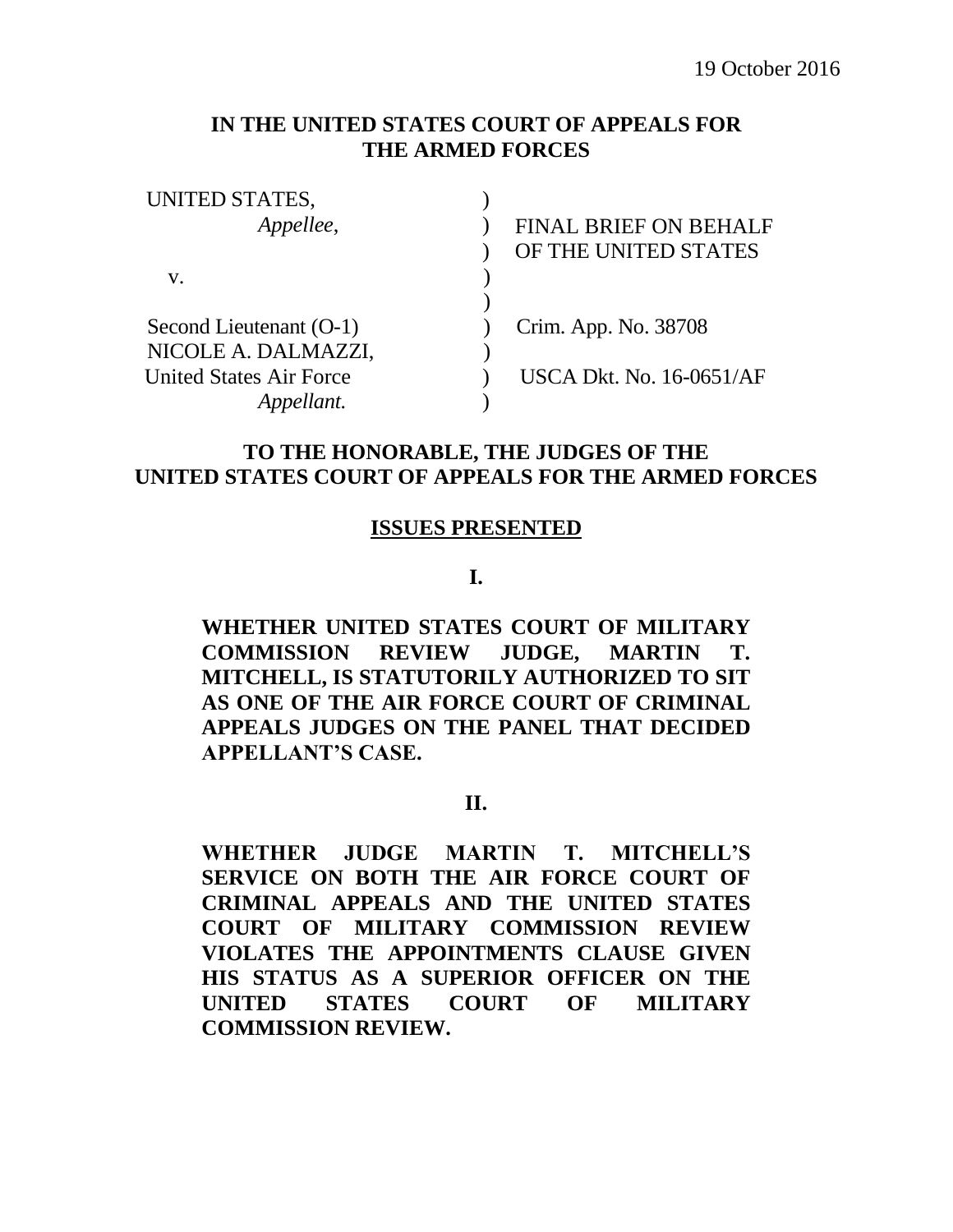### **STATEMENT OF STATUTORY JURISDICTION**

<span id="page-6-0"></span>The Air Force Court of Criminal Appeals (AFCCA) reviewed this case pursuant to Article 66, UCMJ. This Court has jurisdiction to review this case under Article 67(a)(3), UCMJ.

#### **STATEMENT OF THE CASE**

<span id="page-6-1"></span>Colonel Martin Mitchell became an appellate military judge at the Air Force

Court of Criminal Appeals (AFCCA) in June 2013 after being assigned by The

Judge Advocate General. (J.A. at 40.) On 28 October 2014, Secretary of Defense

Chuck Hagel assigned Colonel Mitchell to the United States Court of Military

Commission Review (C.M.C.R.) as an appellate military judge pursuant to 10

U.S.C. §950f(b)(2). (J.A. at 40.) On 11 March 2016, the President of the United

States nominated Colonel Mitchell to the C.M.C.R. in the following fashion:

THE FOLLOWING NAMED OFFICER FOR APPOINTMENT IN THE GRADE INDICATED IN THE UNITED STATES AIR FORCE *AS AN APPELLATE MILITARY JUDGE* ON THE UNITED STATES COURT OF MILITARY COMMISSION REVIEW UNDER TITLE 10 U.S.C. SECTION 950F(B)(3). IN ACCORDANCE WITH *THEIR CONTINUED STATUS AS AN APPELLATE MILITARY JUDGE PURSUANT TO THEIR ASSIGNMENT BY THE SECRETARY OF DEFENSE AND UNDER 10 U.S.C. SECTION 950F(B)(2)*, WHILE SERVING ON THE UNITED STATES COURT OF MILITARY COMMISSION REVIEW, ALL UNLAWFUL INFLUENCE PROHIBITIONS REMAIN UNDER 10 U.S.C. SECTION 949B(B).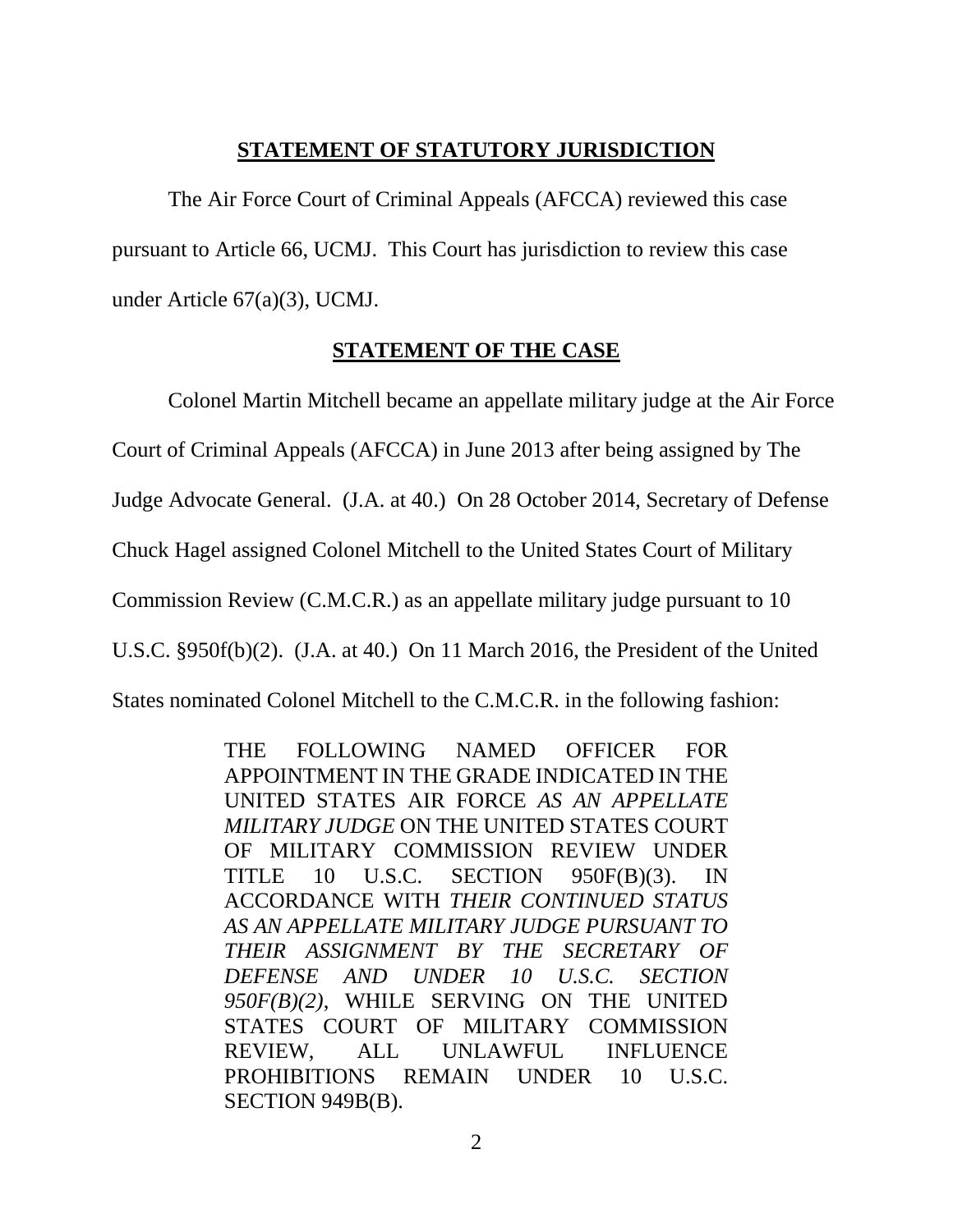#### *To be colonel*

### MARTIN T. MITCHELL

(J.A. at 71.) (emphasis added). On 28 April 2016, the Senate confirmed Colonel Mitchell's nomination. (J.A. at 73.).

Fourteen days later, on 12 May 2016, AFCCA issued its opinion in this case affirming Appellant's findings and sentence. *See* United States v. Dalmazzi, ACM 38708 (A.F. Ct. Crim. App. 12 May 2016). Appellant never challenged Colonel Mitchell's ability to review her case or standing to serve at AFCCA either immediately following Colonel Mitchell's confirmation or before AFCCA ruled on her case. Instead, Appellant would wait 15 days after AFCCA ruled on her case to first challenge Colonel Mitchell.

On 16 May 2016, the accused in the case of United States v. Abd Al Rahim Hussayn Muhammad Al-Nashiri filed a motion at the C.M.C.R. seeking to disqualify Colonel Mitchell from the case and to recuse Colonel Mitchell from deciding the disqualification motion. Two days later, on 18 May 2016, the motion to recuse and the motion to disqualify were denied in an order holding that "Dispositions of violations of the law of war by military commissions is a classic military function and Judge Mitchell do not occupy a 'civil office' when serving as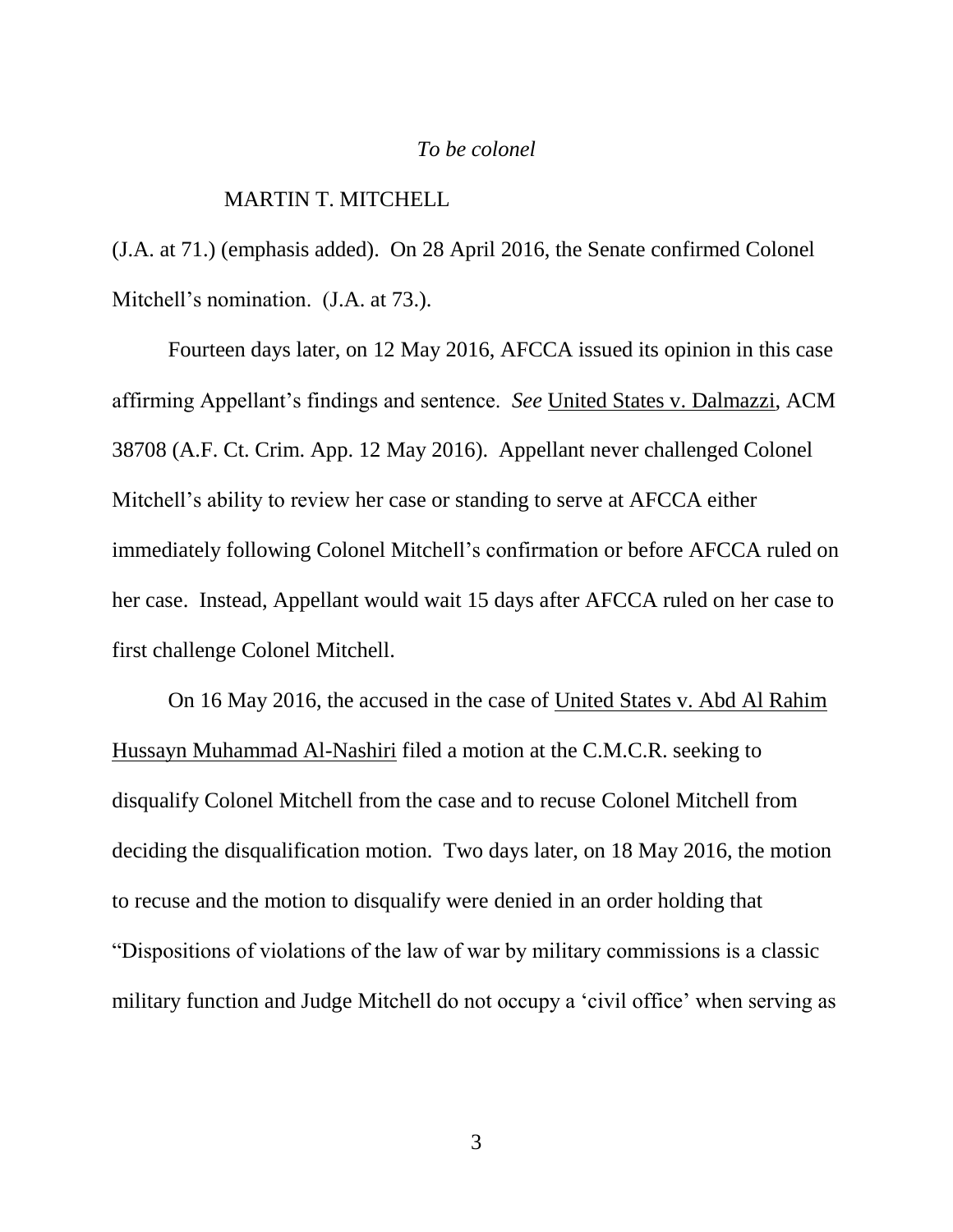appellate military judges on the Court of Military Commission Review." 1

Instead of filing a motion to disqualify Colonel Mitchell at AFCCA immediately following Colonel Mitchell's confirmation, Appellant waited until 27 May 2016, 29 days *after* Colonel Mitchell was confirmed by the Senate and 15 days *after* AFCCA issued its decision in this case, to file her "Motion to Vacate Decision Due to Participation of [C.M.C.R.] Judge Mitchell" at AFCCA (J.A. at 18.) The United States responded and opposed the motion on 22 June 2016. (J.A. at 40.)

In July 2016, pursuant to his Article 6, UCMJ authority, the Air Force Judge Advocate General reassigned Colonel Mitchell from AFCCA to become the Director of the Civil Law & Litigation Directorate, Air Force Legal Operations Agency, Joint Base Andrews. Colonel Mitchell currently serves in that position.

On 11 July 2016, Appellant filed her Petition for Grant of Review with this Honorable Court. Apparently seeking to litigate her case before two military appellate courts simultaneously, Appellant filed her petition for review at this Court before AFCCA could rule on her motion to vacate. On 18 July 2016, AFCCA dismissed Appellant's Motion to Vacate because Appellant had "filed a petition for grant of review of her case with the United States Court of Appeals for

<sup>1</sup> *See* Order at http://www.mc.mil/Portals/0/pdfs/Nashiri15-002/USCMCR%2014- 001%20Nashiri%20Order%20Re%20Oral%20Argument%20(05182016).pdf (last visited October 19, 2016).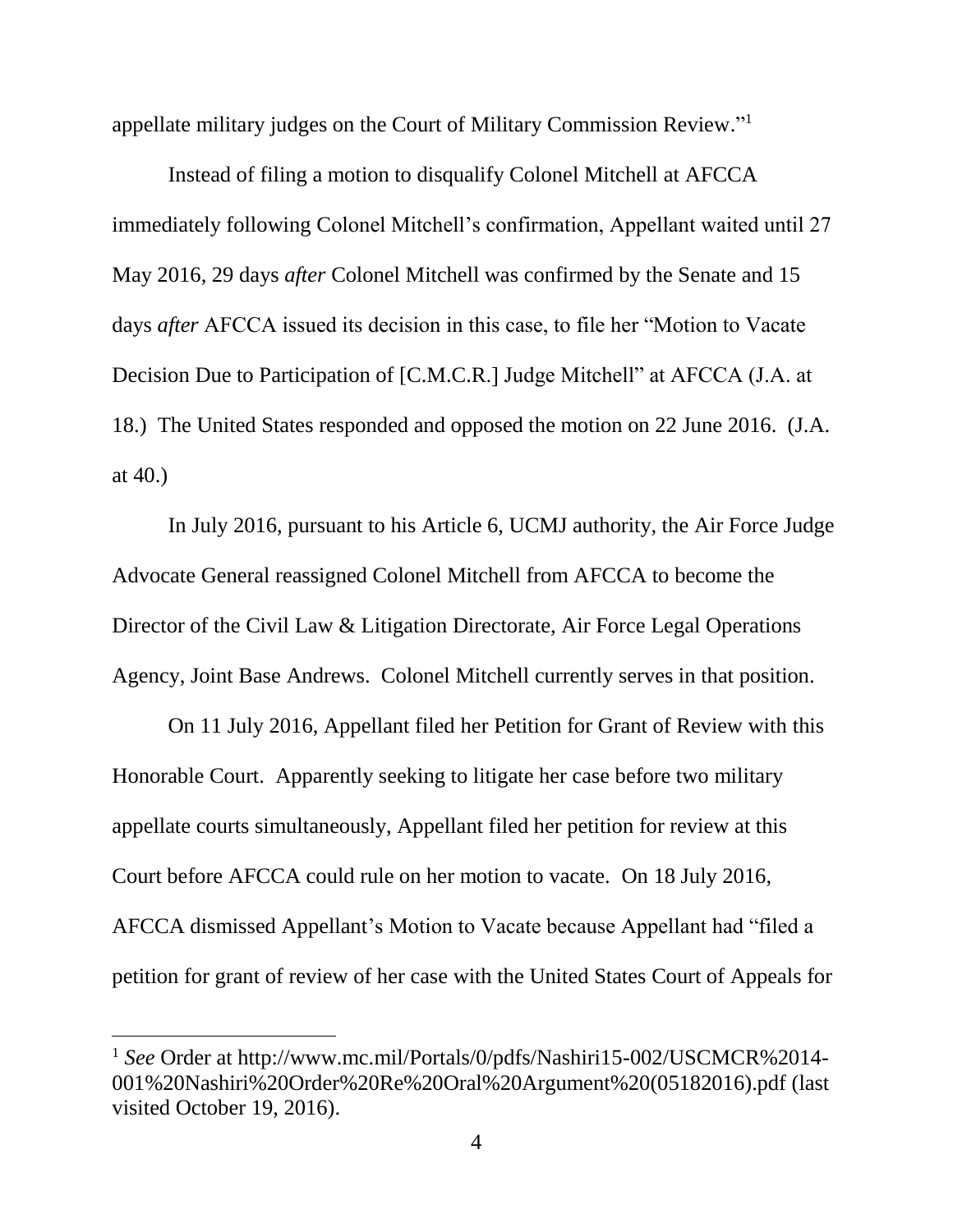the Armed Forces" and that "[g]iven this petition, this Court no longer possesses jurisdiction over Appellant's case." (J.A. at 69.) As a result, Appellant's motion to vacate filed at AFCCA can only be viewed as proforma attempt to challenge Judge Mitchell's qualifications as an AFCCA judge.

On 19 August 2016, the Department of Defense General Counsel, pursuant to 10 U.S.C. §949(b)(4)(A) and her designation as the approval authority for requests from appellate judges for reassignment to other duties, approved Colonel Mitchell's voluntary request for reassignment from the C.M.C.R. (*See* Appellant's Motion to Supplement the Record (19 September 2016) (Appendix)).

#### **SUMMARY OF ARGUMENT**

<span id="page-9-0"></span>Appellant's basis to overturn AFCCA's decision in this case due to Colonel Mitchell's participation is unsupported by both fact and law. As an initial matter, this Court should find Appellant waived this issue by not raising it in a timely manner. Additionally, Appellant's attempt to paint Colonel Mitchell as a civilian who lost his commission and status as a military officer due to the actions of the President of the United States and the United States Senate is contrary to the very words and actions of the President of the United States and the United States Senate, as well as the letter of the law. As set forth below, Appellant's claims should be denied.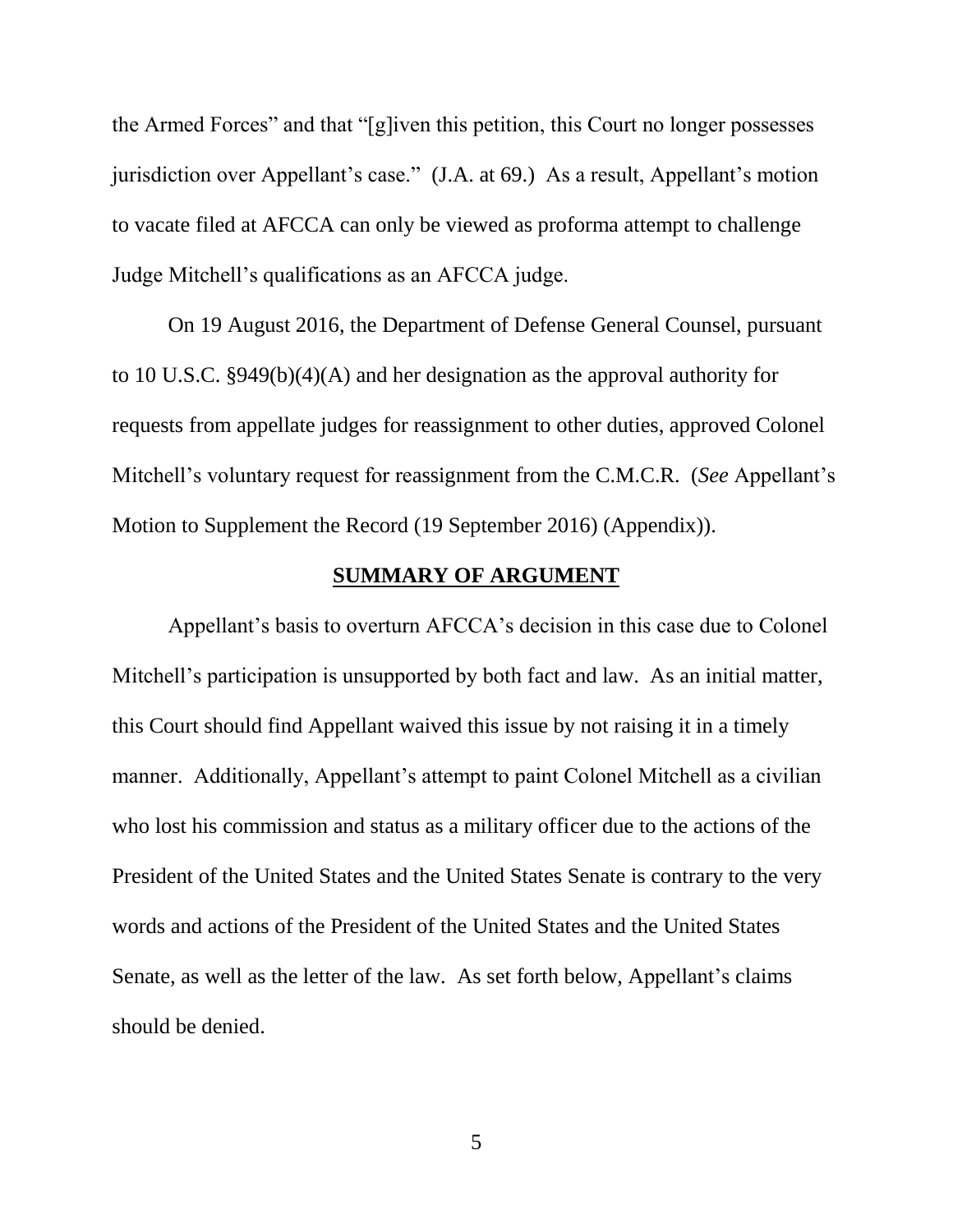#### **ARGUMENT**

#### **I.**

## <span id="page-10-1"></span><span id="page-10-0"></span>**APPELLANT FAILS TO SHOW HOW COLONEL MITCHELL IS NOT STATUTORILY AUTHORIZED TO SIT ON THE AIR FORCE COURT OF CRIMINAL APPEALS.**

### **A. Appellant waived review of this issue by not raising it in a timely manner.**

As an initial matter, this Court should find Appellant waived this issue by not raising it in a timely manner. Appellant's untimely delay in objecting to Colonel Mitchell's involvement in this case is tantamount to a waiver of this issue. *See* United States v. Kincheloe, 14 M.J. 40, 51 (C.M.A. 1982). Appellant did not question Colonel Mitchell's fitness to serve on this case at the time of his Senate confirmation on 28 April or *before* AFCCA issued its opinion in this case on 12 May 2016. Such glaring silence indicates one of two things: either (1) Appellant did not believe Colonel Mitchell's confirmation invalidated his standing as a judge on this case; or (2) Appellant made a concerted decision to delay raising this issue until after AFCCA's decision in hopes that the decision would be to Appellant's benefit. Only after that decision was released and was to Appellant's detriment did Appellant finally raise her now untimely issue. Appellant's gamble in such a delay should not be rewarded.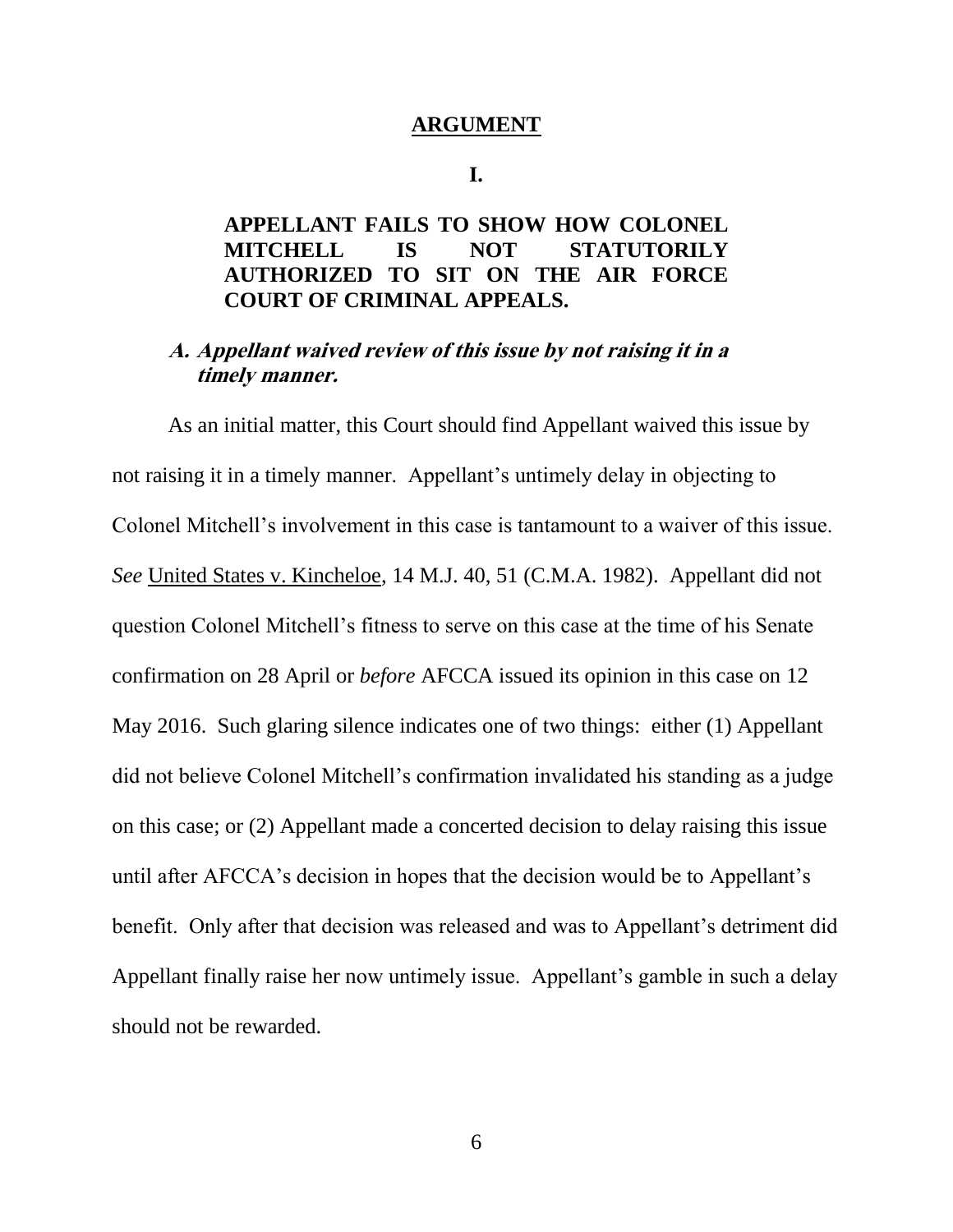Appellant's inaction on this issue until 29 days after Colonel Mitchell's confirmation and 15 days after AFCCA's decision indicated her belief that Colonel Mitchell's confirmation did not invalidate his standing as a judge on her case. *See* United States v. Burton, 52 M.J. 223, 226 (C.A.A.F. 2000) ("Failure of the defense to challenge the impartiality of a military judge may permit an inference that the defense believed the military judge remained impartial.") Simply put, if Appellant felt Colonel Mitchell was no longer a valid AFCCA judge as soon as he was confirmed as a C.M.C.R. judge by the Senate on 28 April, Appellant should have immediately filed a motion to disqualify Colonel Mitchell from participating in the review of this case, a filing that would have come *before* AFCCA issued its opinion. Here, AFCCA did not issue an opinion until two weeks *after* Colonel Mitchell was confirmed by the Senate, plenty of time for Appellant to challenge Colonel Mitchell's participation in this case *before* an opinion was rendered. Instead, Appellant waited another 15 days after AFCAA issued its decision in this case, a decision not in Appellant's favor, to finally file any opposition to Colonel Mitchell's standing.

Notably, Appellant offers no reason why she did not immediately raise this issue to this Honorable Court and, instead, waited 29 days after Colonel Mitchell's Senate confirmation and 15 days after this Court's decision in this case to challenge Colonel Mitchell's seat at this Honorable Court. Further, Appellant has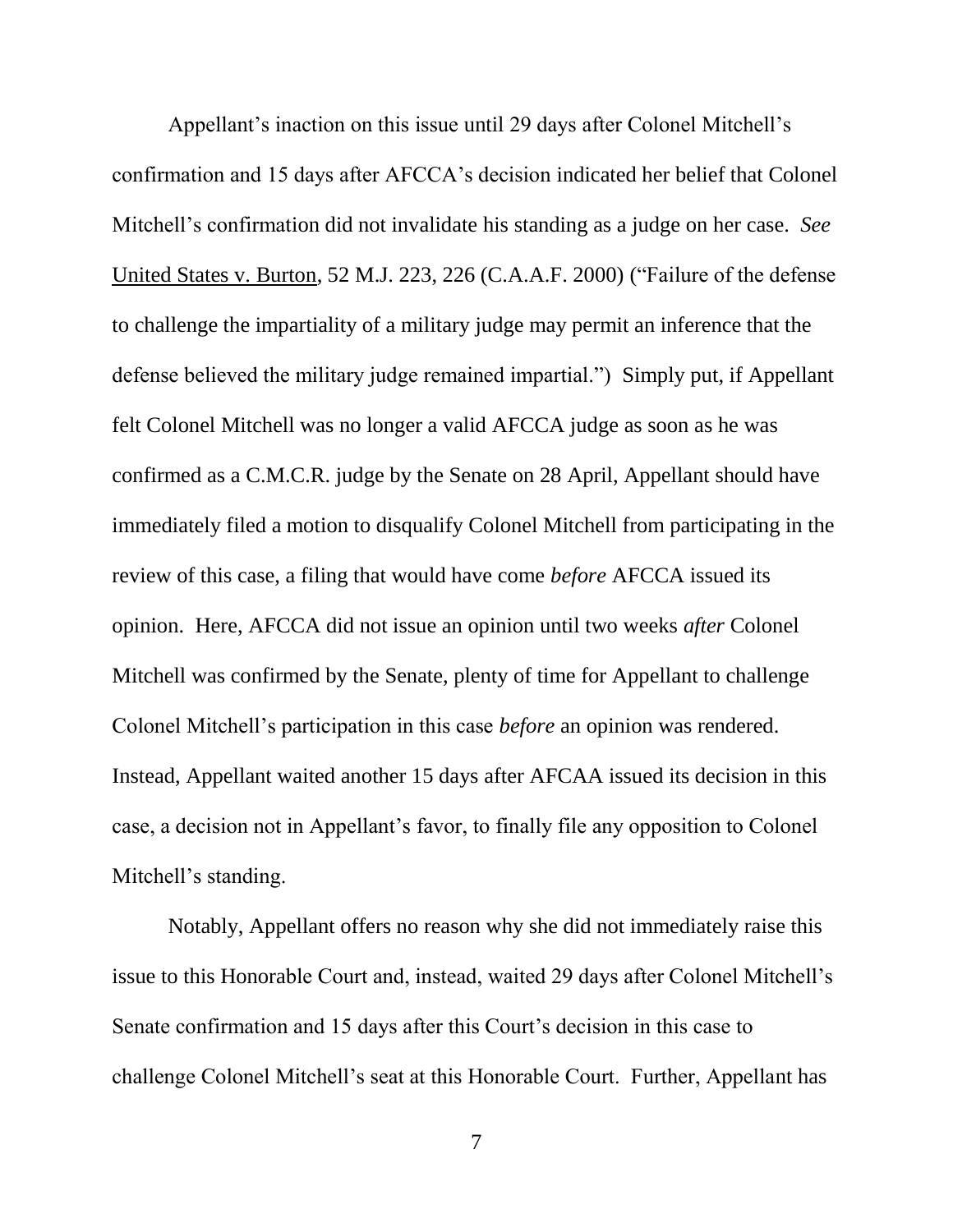not raised any issue of ineffective assistance of counsel against her appellate counsel. Without raising an ineffective assistance of counsel issue, this Court must assume Appellant is satisfied that she has received effective assistance from her appellate counsel.

If that is the case, she is responsible for the untimely raising of this issue and the consequences of such inaction, namely the waiver of the issue. Appellant has failed to either establish "good cause" as to why she failed to raise this issue immediately or establish any showing of a "manifest injustice." *See* United States v. Johnson, 42 M.J. 443, 447 (C.A.A.F. 1995) (Crawford, J. concurring in the result) ("Absent a showing of good cause for failure to raise an issue or manifest injustice, this Court should not exercise its discretion to entertain an issue raised for the first time before this Court.") Appellant has waived this issue.

## *B. Colonel Mitchell's military commission did not terminate upon his appointment to the C.M.C.R.*

Colonel Mitchell's appointment to the C.M.C.R. came as a result of a nomination by the President of the United States and the subsequent confirmation of that nomination by the United States Senate. Both the nomination and confirmation state that Colonel Mitchell is "TO BE COLONEL." *(See* J.A. at 71, 73.) Yet, from the outset, Appellant erroneously attempts to paint Colonel Mitchell as a newfound civilian, stripped of his well-earned military rank and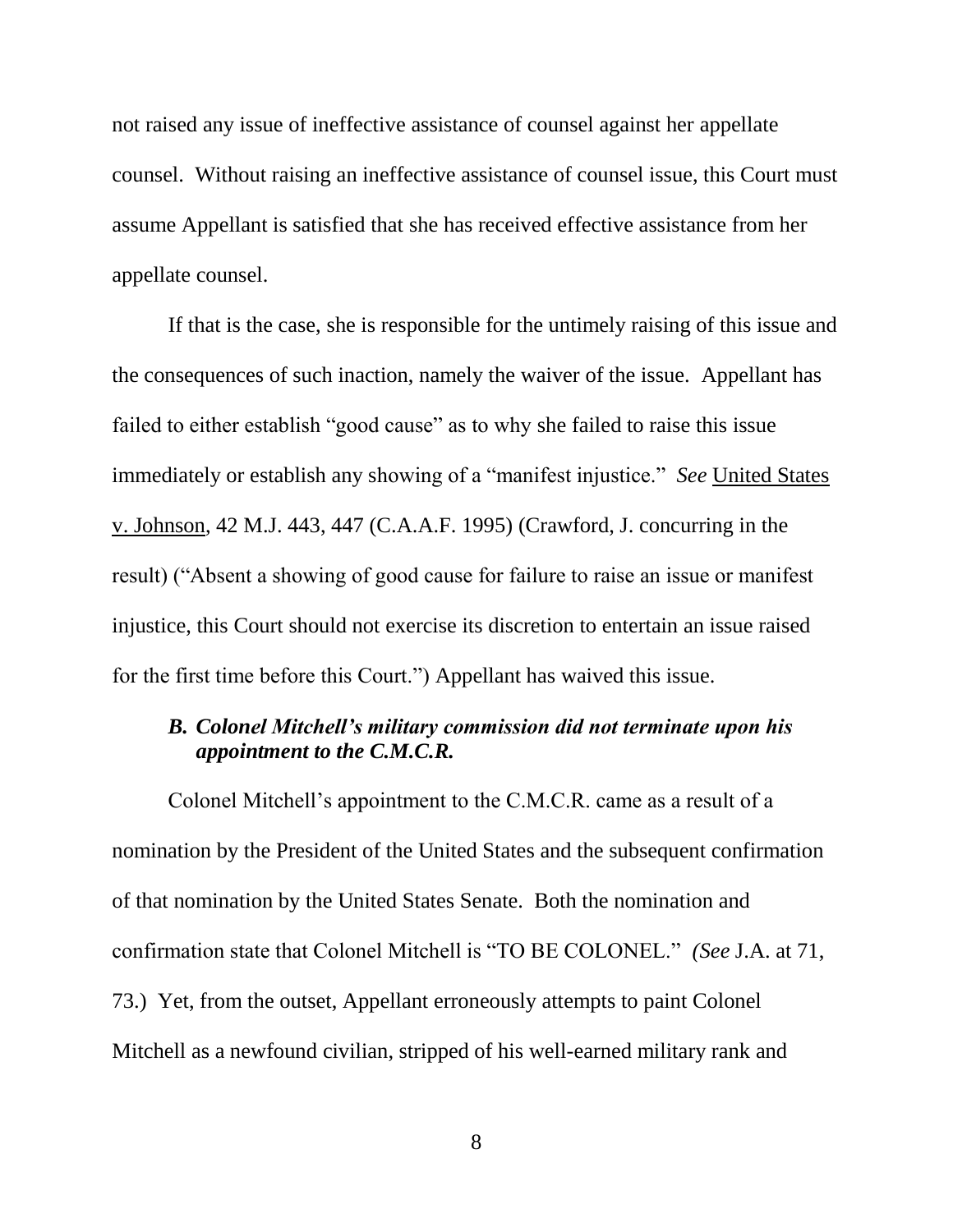commission, because of this very appointment. Appellant is incorrect in this assertion.

First, citing 10 U.S.C. §973 and §973(b)(2), Appellant states that federal law "prohibit[s] active-duty officers holding civil office in the Government of the United States" and that this "include[s] positions that require an appointment by the President by and with the advice and consent of the Senate." (App. Br. at 11.) However, Appellant fails to show that Colonel Mitchell's position as an appellate judge on the C.M.C.R. is a "civil office," or, even if it is a "civil office," that it is not "otherwise authorized by law" to allow a military officer to hold it.

10 U.S.C. §973(a) states, "No officer of an armed force on active duty may accept employment if that employment requires him to be separated from his organization, branch, or unit, or interferes with the performance of his military duties." 10 U.S.C. §973(b)(2)(A) states, "Except as otherwise authorized by law, an officer to whom this subsection applies may not hold, or exercise the functions of, a civil office in the Government of the United States (i) that is an elective office; (ii) that requires an appointment by the President by and with the advice and consent of the Senate; or (iii) that is a position in the Executive Schedule under sections 5312 through 5317 of title 5."

Appellant fails to show how the position of a C.M.C.R. appellate judge is a "civil office," let alone a "prohibited civil office." Appellant further fails to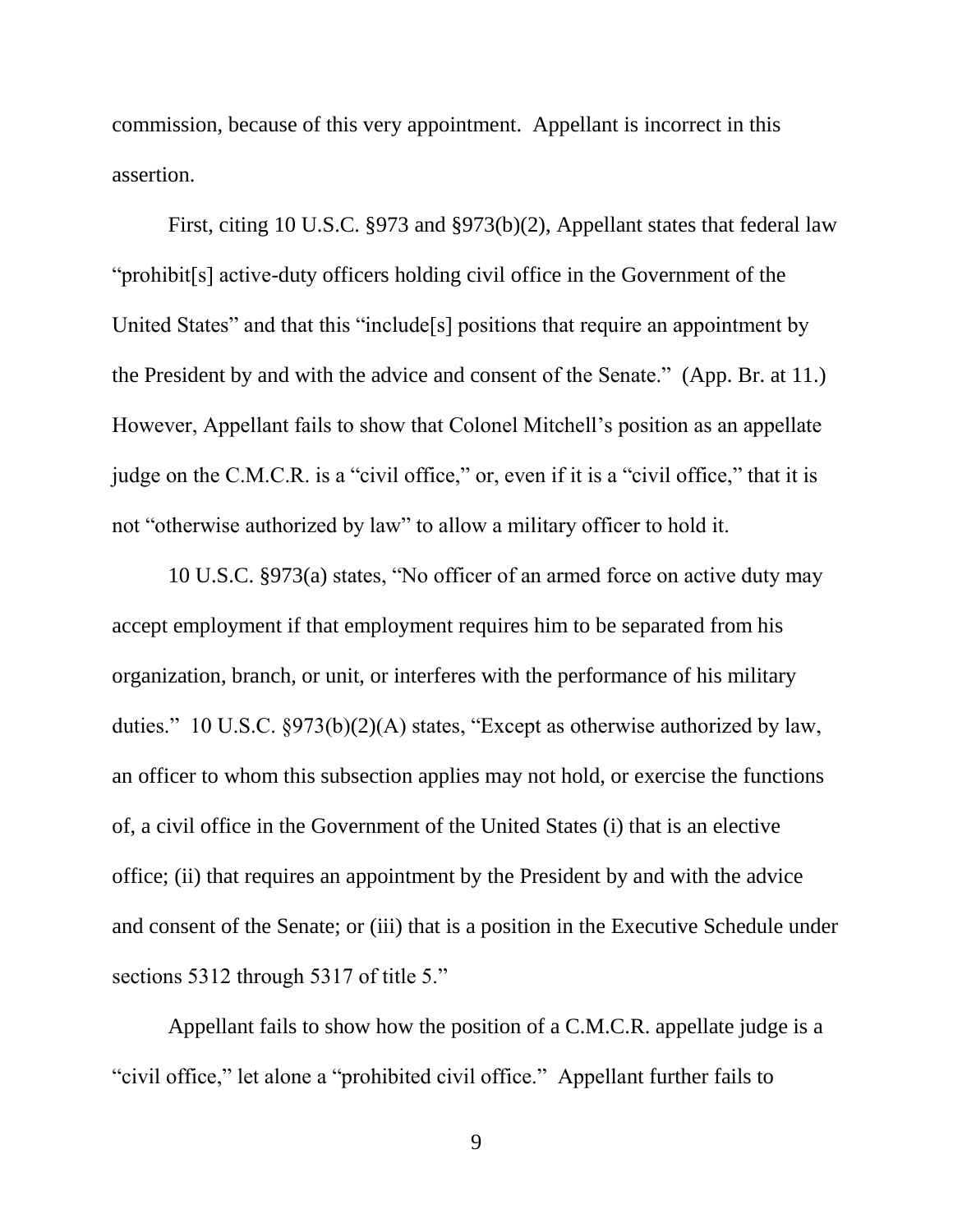provide any evidence that Congress intended commissioned officers appointed as appellate military judges to the C.M.C.R. to occupy a "civil office."

Instead, Appellant relies on Riddle v. Warner, 522 F.2d 882 (9th Cir. 1975) and a variety of Department of Justice and Department of Defense advisory opinions, in claiming that "Judge Mitchell terminated his military commission upon accepting his current office." (App. Br. at 11-14.) Yet, the law and facts of Riddle and those opinions actually undermine Appellant's claim.

In Riddle, the Court opined on whether a Navy judge advocate's commission as a notary public violated the 10 U.S.C. §973(b) prohibition on holding a "civil office." It ruled it did not. Riddle, 522 F.2d at 884. In coming to this conclusion, the Court examined the legislative history and intent of the statute, dating back to its 1870 enactment. As quoted by Appellant in her brief, the Court noted "a principal concern of the bill's proponents was to assure civilian preeminence in government, i.e., to prevent the military establishment from insinuating itself into the civil branch of government and thereby growing 'paramount' to it." Id.(citations omitted). The Court also stated that "the Congress was also interested in assuring the efficiency of the military by preventing military personnel from assuming other official duties that would substantially interfere with their performance as military officers." Id.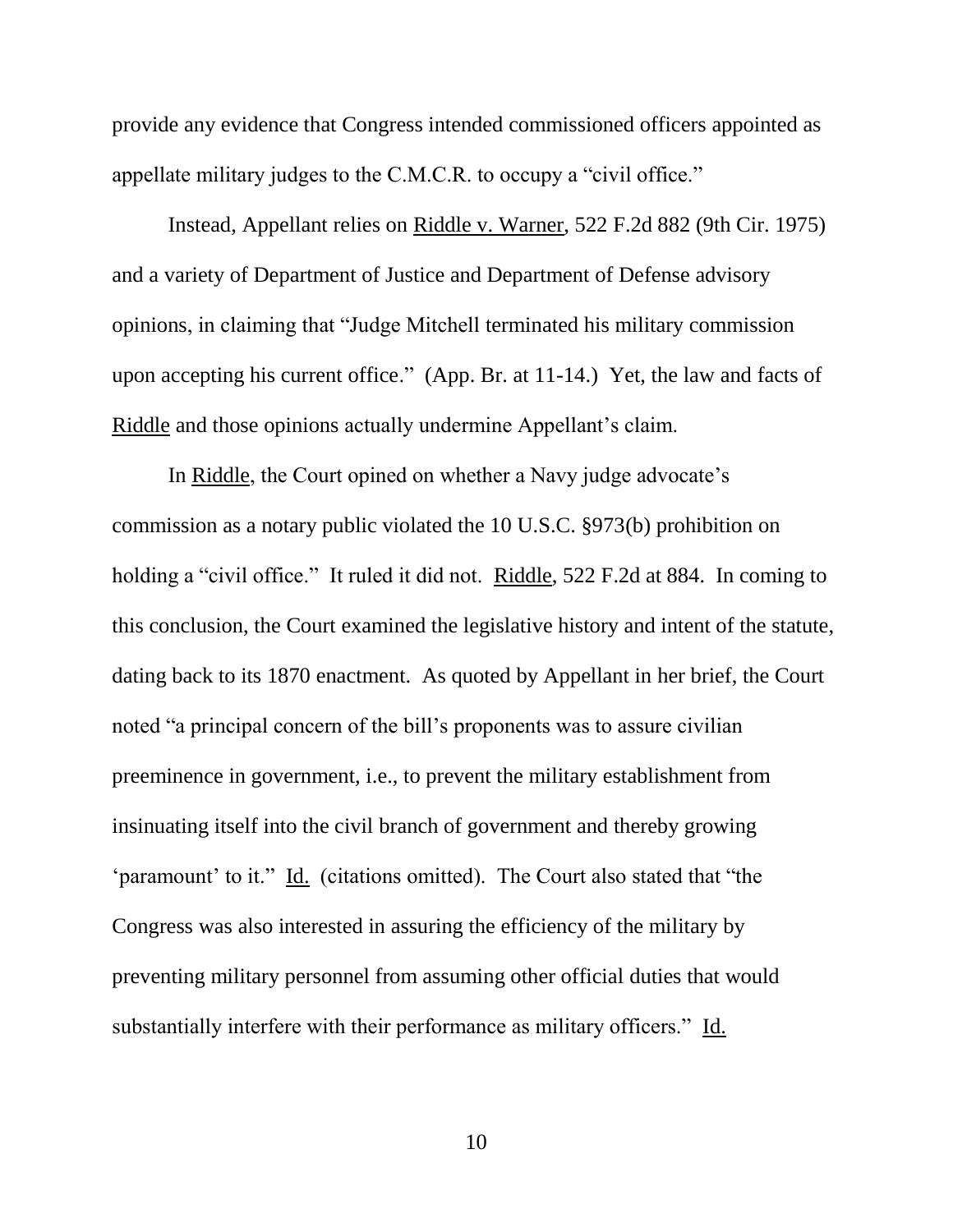Notably, the Court there cited specific examples of positions determined to be a "civil office," including the Philadelphia Parks Commissioner, trustees of the Cincinnati Southern Railway, and the head of Louisiana State University. Id. Ultimately, the Court found "the office of the notary public when held by a military officer cannot be said to offend either of the purposes underlying the statute," explaining, "Certainly there would be no danger that military officers becoming notaries public would threaten the civilian preeminence in government…[n]or would the responsibilities of a notary public adversely affect the efficiency of a military officer." Id.

Returning to this case, as noted in 10 U.S.C. §948b, the limited purpose of the military commissions is to try alien unprivileged enemy belligerents for violations of law of war and other offenses triable by military commission." As described in 10 U.S.C. §948d, the military commissions "shall have jurisdiction to try persons subject to this chapter for any offense made punishable by this chapter, . . ., or the law of war, whether such offense was committed before, on, or after September 11, 2001 . . . ."

10 U.S.C. §950f(a), in establishing the C.M.C.R., states, "There is a court of record to be known as the "United States Court of Military Commission Review" (in this section referred to as the "Court"). The Court shall consist of one or more panels, each composed of not less than three judges on the Court. For the purpose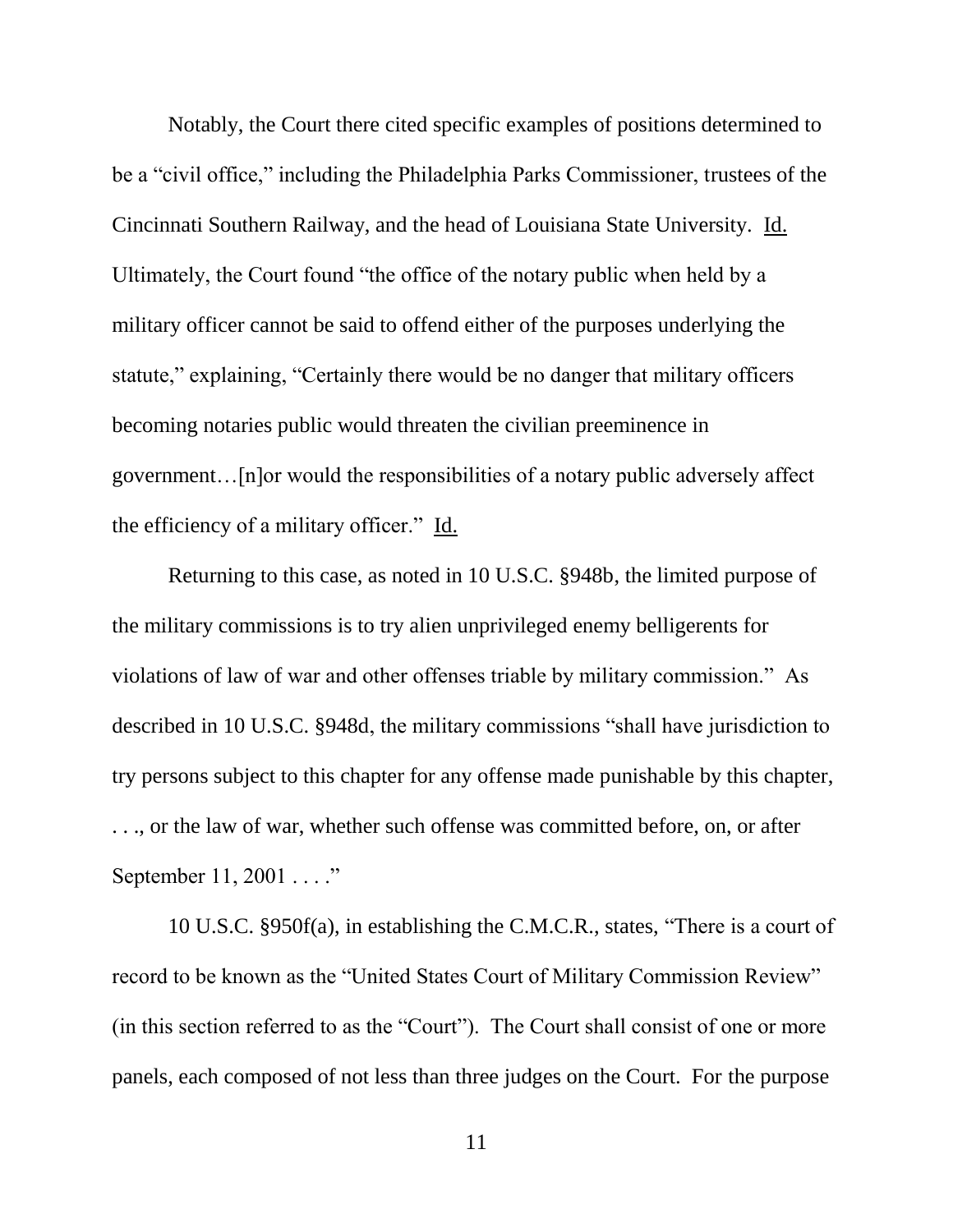of reviewing decisions of military commissions under this chapter, the Court may sit in panels or as a whole, in accordance with rules prescribed by the Secretary of Defense." Per 10 U.S.C. §950f(b)(2), "The Secretary of Defense may assign persons who are appellate military judges to be judges on the Court" so long as they are commissioned officers and meet the qualifications for military judges. 10 U.S.C. §950f(b)(3) also allows the President to appoint, by and with the advice and consent of the Senate, additional judges to the United States Court of Military Commission Review."

Using the analysis used in Riddle, an appellate military judge for the C.M.C.R. is not a "civil office" within the intended meaning of 10 U.S.C. §973(b). Given the C.M.C.R.'s limited jurisdiction and focus on violations of the law of war, performing the judicial duties of a C.M.C.R. appellate military judge does not substantially interfere with a military officer's duty and, using the language in Riddle, "there would be no danger that military officers" becoming appellate military judges on the C.M.C.R. "would threaten the civilian preeminence in government". *See* Riddle, 522 F.2d at 884-85. This view is consistent with the express intent of Congress when they specifically allowed military officers to serve as appellate judges by passing 10 U.S.C. §950f(b). The position of a C.M.C.R. appellate military judge, whether by assignment, appointment, or both, is simply not a "civil office" as envisioned by 10 U.S.C. §973(b).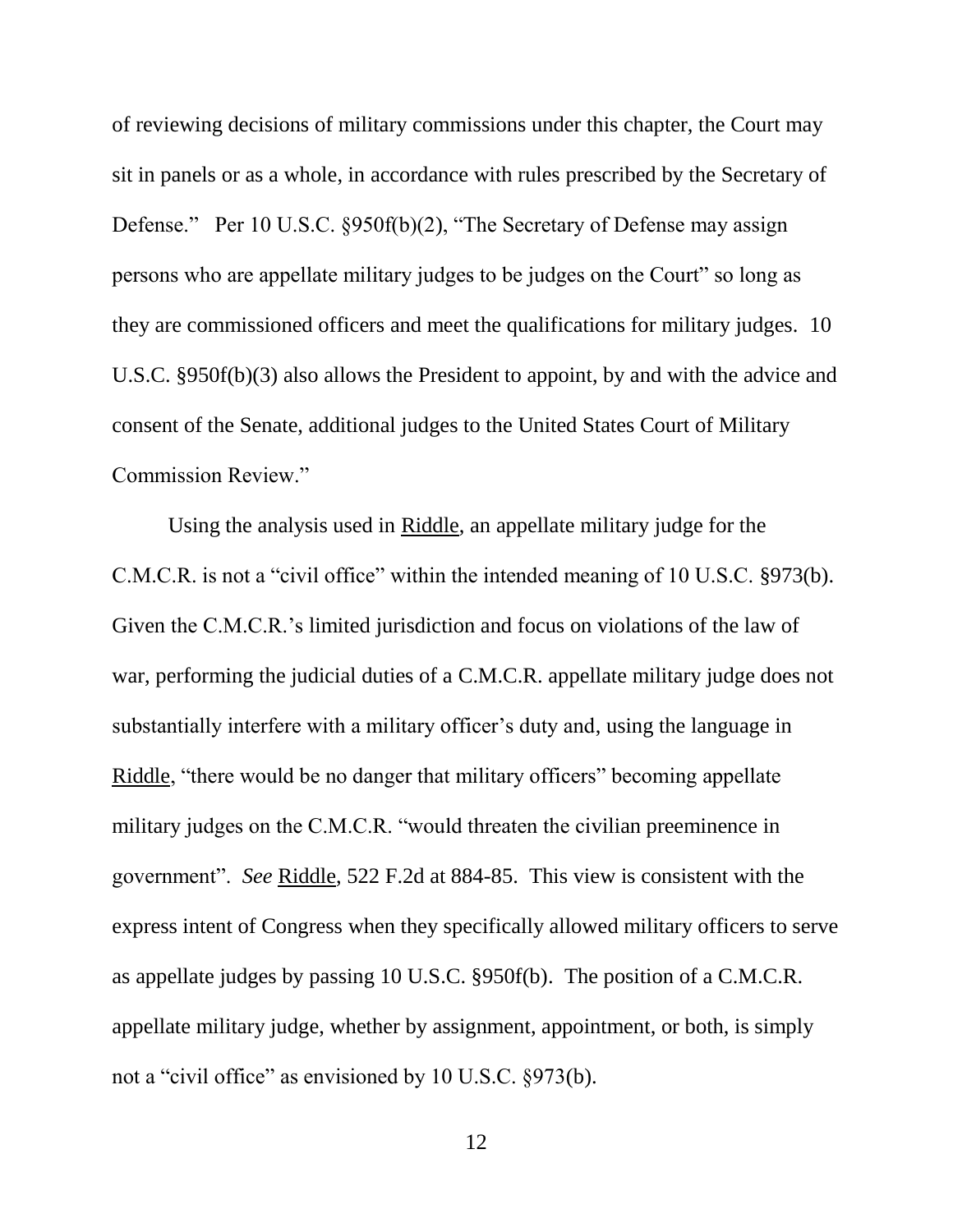Appellant next cites to a 37-year-old Department of Justice Office of Legal Counsel opinion that states a military officer cannot be designated as the Acting Administrator of General Services. (App. Br. at 12.) Appellant's attempt to analogize the position of a C.M.C.R. appellate judge to the position of the General Services Administration's (GSA) Administrator, particularly in the context of determining what constitutes a "civil office," is severely misplaced.

GSA's government website describes its history and current purpose as follows:

> GSA was established by President Harry Truman on July 1, 1949, to streamline the administrative work of the federal government. GSA consolidated the National Archives Establishment, the Federal Works Agency, and the Public Buildings Administration; the Bureau of Federal Supply and the Office of Contract Settlement; and the War Assets Administration into one federal agency tasked with administering supplies and providing workplaces for federal employees.

> Today, through its two largest offices - the Public Buildings Service and the Federal Acquisition Service and various staff offices, GSA provides workspace to more than 1 million federal civilian workers, oversees the preservation of more than 480 historic buildings, and facilitates the federal government's purchase of highquality, low-cost goods and services from quality commercial vendors.<sup>2</sup>

Another page on the GSA government website states, "GSA provides centralized

<sup>2</sup> *See* http://www.gsa.gov/thisisgsa/#/who-we-are (last visited October 19, 2016).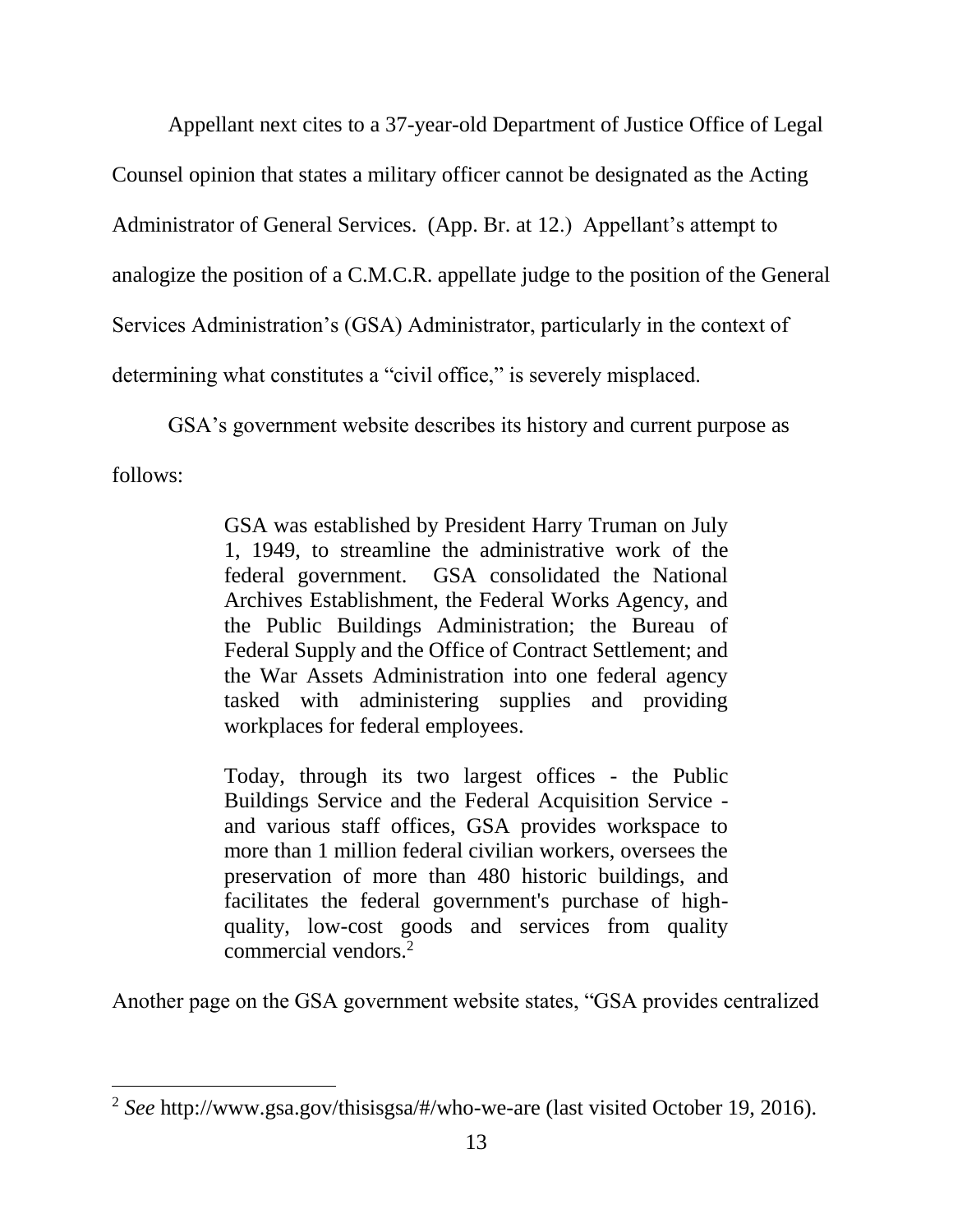procurement for the federal government, offering billions of dollars' worth of products, services, and facilities that federal agencies need to serve the public."<sup>3</sup>

Certainly, the circumstances before the Department of Justice's Office of Legal Counsel in determining that the role of "Acting Administrator" of the GSA is much different than that of an appellate judge on the C.M.C.R. Where "the civilian preeminence of government" could be threatened by a military officer in charge of such a wide berth of responsibility affecting over 1 million federal workers, 480 buildings, and the "centralized procurement for the federal government," a C.M.C.R. appellate judge is in charge of no person, building, or procurement of anything. Further, where performing the duties of the GSA administrator would almost certainly "substantially interfere with their performance as military officers," the duties of a C.M.C.R. appellate judge shows no such interference.

In fact, it shows the opposite. In their recent opinion in In re: Omar Khadr, 823 F.3d 92 (D.C. Cir. 2016), the District of Columbia Circuit Court of Appeals stated, "The U.S. Court of Military Commission Review is an unusual court in that its caseload depends on the number of military commission proceedings appealed

<sup>3</sup> *See* http://www.gsa.gov/portal/content/104774 (last visited October 19, 2016).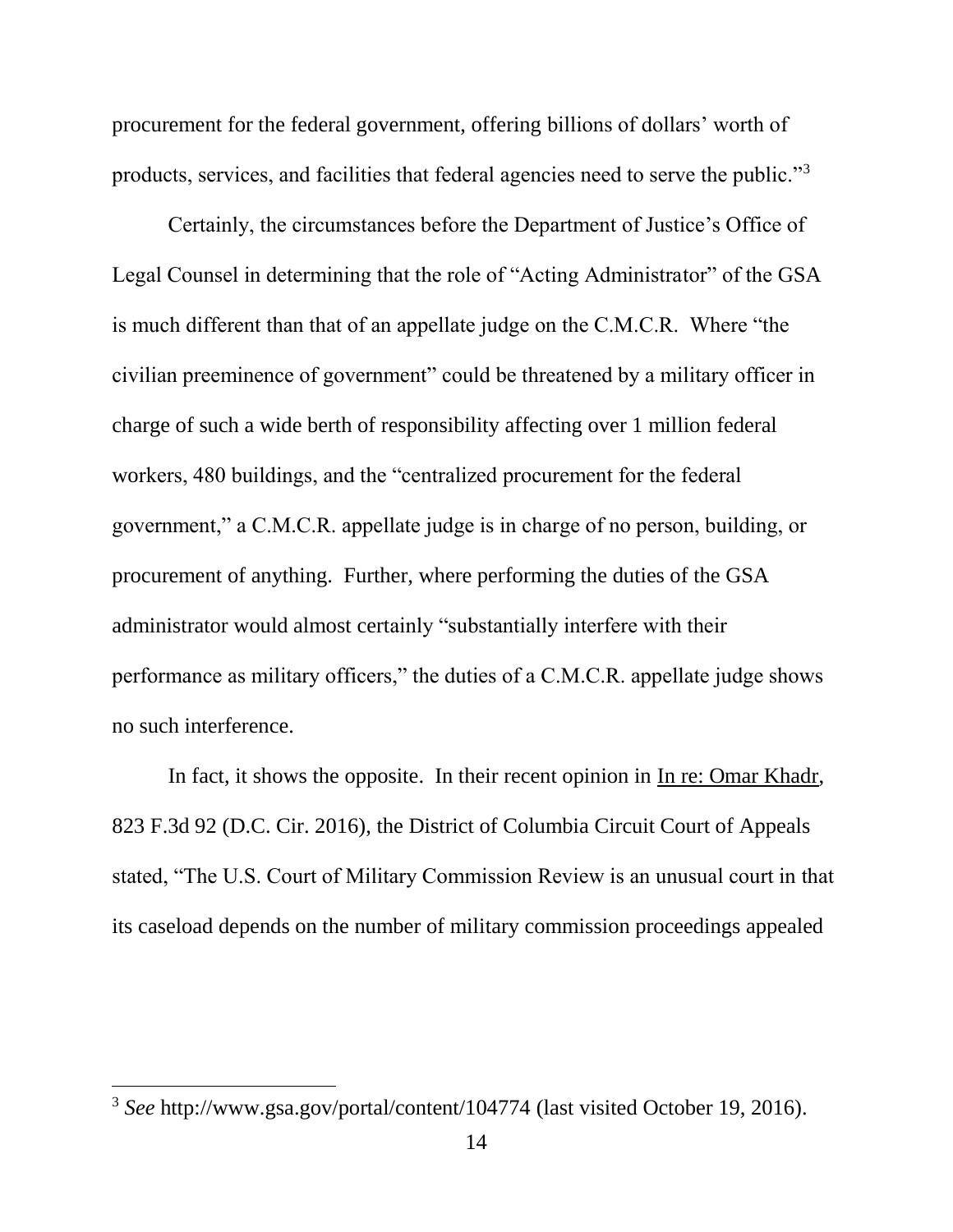to it. At any given time, therefore, the Court's judges may have very little to do."<sup>4</sup> This is in stark contrast to the duties required for the Administrator of the General Service and is more comparable to the position at issue in Riddle, one where the notary position "perhaps enhanced" Riddle's value and efficiency as a military officer. *See* Riddle, 522 F.2d at 885.

Appellant next states that "when Congress has sought to authorize either the assignment or appointment of military officers to civil office, such as the Director of the Central Intelligence Agency, it has done so expressly." (App. Br. at 13.) Again, attempting to analogize the position of a C.M.C.R. appellate judge to the position of the Central Intelligence Agency Director is misplaced in this context. Moreover, Appellant's statement only further proves the opposite; the lack of any "express" language by Congress relating to C.M.C.R. judges being a "civil" position is all the more evidence to prove Congress never intended it to be seen as such.

Yet, even if C.M.C.R. judges were found to hold "civil offices," Appellant's argument would still fail. First and foremost, as noted above, 10 U.S.C. §973(b)(2)(A) begins with the phrase "Except as otherwise authorized by law." Here, the authorization is found in 10 U.S.C. §950f(b)(2), which specifically

<sup>4</sup> Notably, the Court continued, "Consistent with that reality, the military judges who serve on the U.S. Court of Military Commission Review also continue to serve on the military appeals courts from which they are drawn." Id.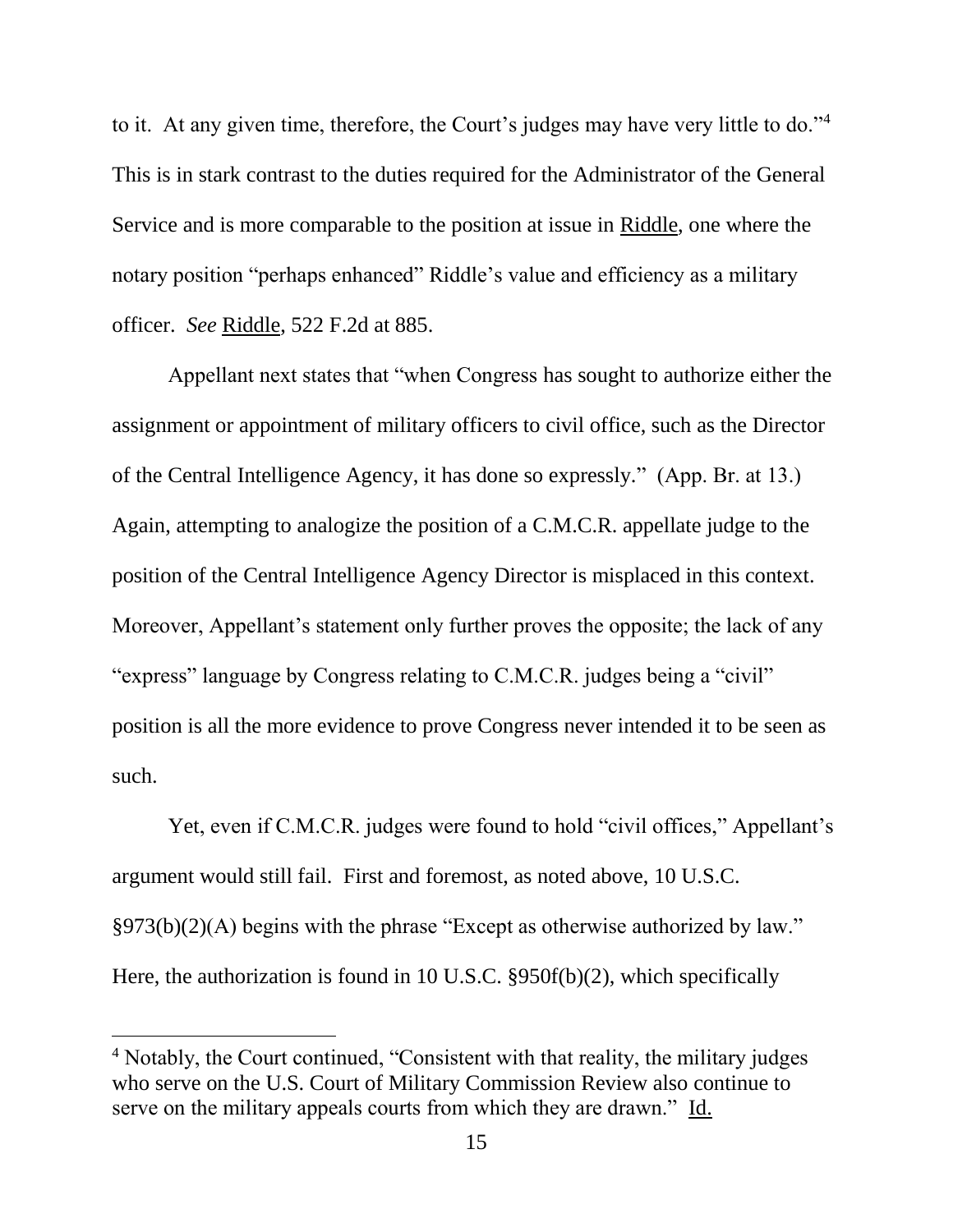allows "appellate military judges" who are "commissioned officers" to serve as C.M.C.R. appellate judges. Congress clearly authorized military officers to serve on the C.M.C.R. Further, this language was specifically referenced in the nomination and appointment of Colonel Mitchell. This clear language by Congress in establishing the C.M.C.R. and in describing the appointment of military officers to serve as appellate judges provides firm legal authorization for commissioned officers to serve as appellate military judges. Thus, Colonel Mitchell retains his military commission and status.

Moreover, even if it were not expressly "otherwise authorized by law," Appellant's argument would still fail since it relies on case law that was predicated on a part of 10 U.S.C. §973 that is no longer in existence. 10 U.S.C. §973(b) formerly stated, "The acceptance of such a civil office or the exercise of its functions by such an officer terminates his military appointment." However, this sentence was deleted from 10 U.S.C. §973(b) in 1983. Nothing in the current version of 10 U.S.C. §973 even hints that acceptance of a civil office would automatically terminate an officer's commission.

Indeed, the DoD SOCO Advisory cited by Appellant states only that Department of Defense Directive 1344.10 (rather than §973 itself as Appellant claims), "*as a general rule,* requires retirement or discharge for members elected or appointed to a prohibited civil office." (emphasis added). This language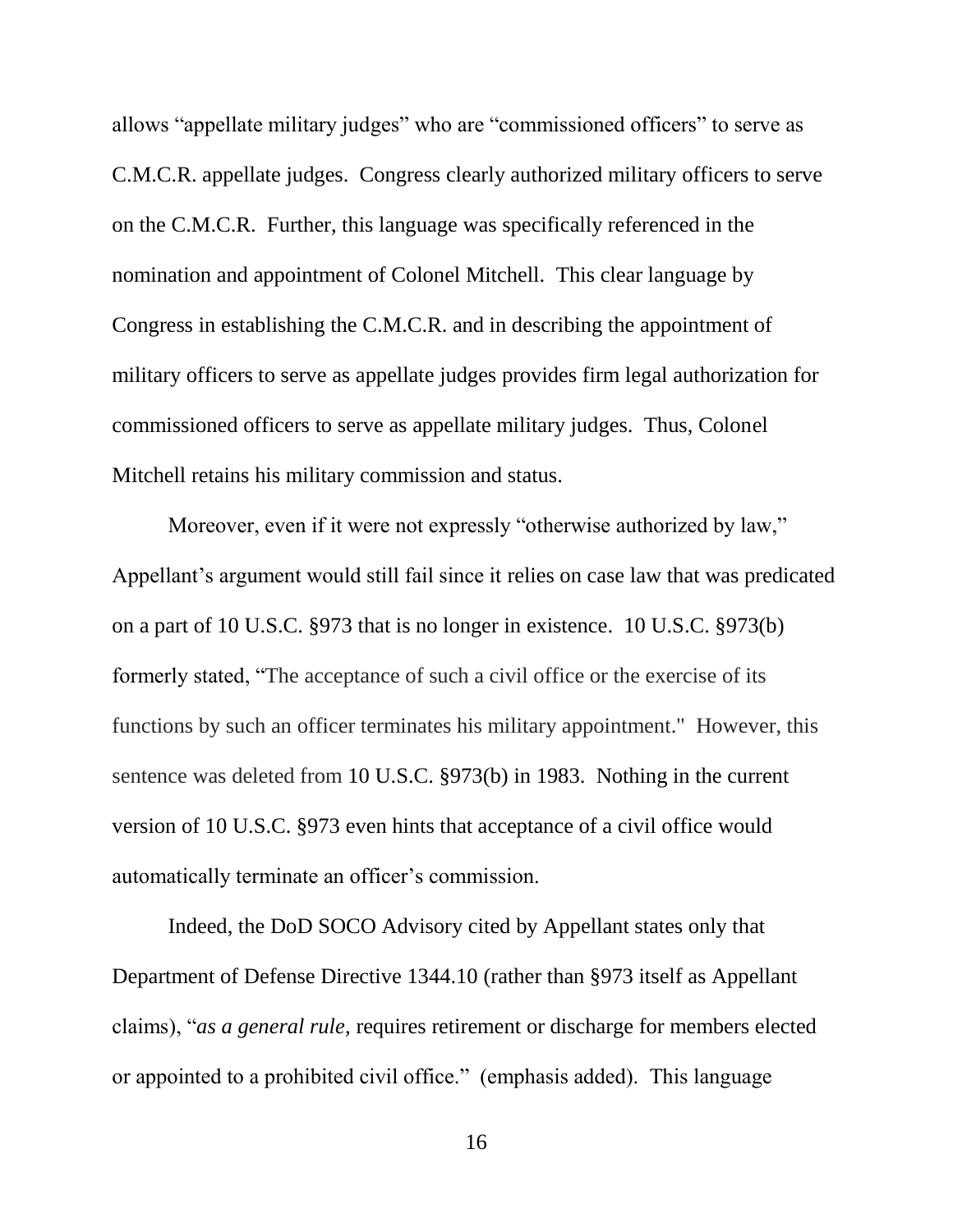certainly does not imply that termination of an officer's commission is automatic in such situations. The SOCO Advisory further states, "Failure to [decline to serve in the civil office] may result in adverse administrative or disciplinary action," but the Advisory says nothing at all about the officer forfeiting his or her commission as a matter of law.

In fact, paragraph 4.6.3 of DoD Directive 1344.10, which interprets and implements 10 U.S.C. §973, reads,

> No actions undertaken by a member in carrying out assigned military duties shall be invalidated solely by virtue of such member having been a candidate or nominee for a civil office in violation of the prohibition of paragraph 4.2. or having held or exercised the functions of a civil office in violation of the prohibitions of paragraphs 4.4. or 4.5.

Therefore, even if Judge Mitchell's appointment to the C.M.C.R. constituted his holding of a civil office, this in no way invalidated his performance of his preexisting assigned military duties on AFCCA.

Lastly, Appellant cites and quotes to a separate Department of Justice Office of Legal Counsel opinion, one from earlier this year, when she claims, "Upon accepting his current office, and by further performing the duties of that office, Judge Mitchell ran afoul of the 'prohibition on military officers holding civilian offices in the federal government that had been in force since 1870.'" (App. Br. at 14.) This quote, taken from an opinion entitled "Whether a Military Officer May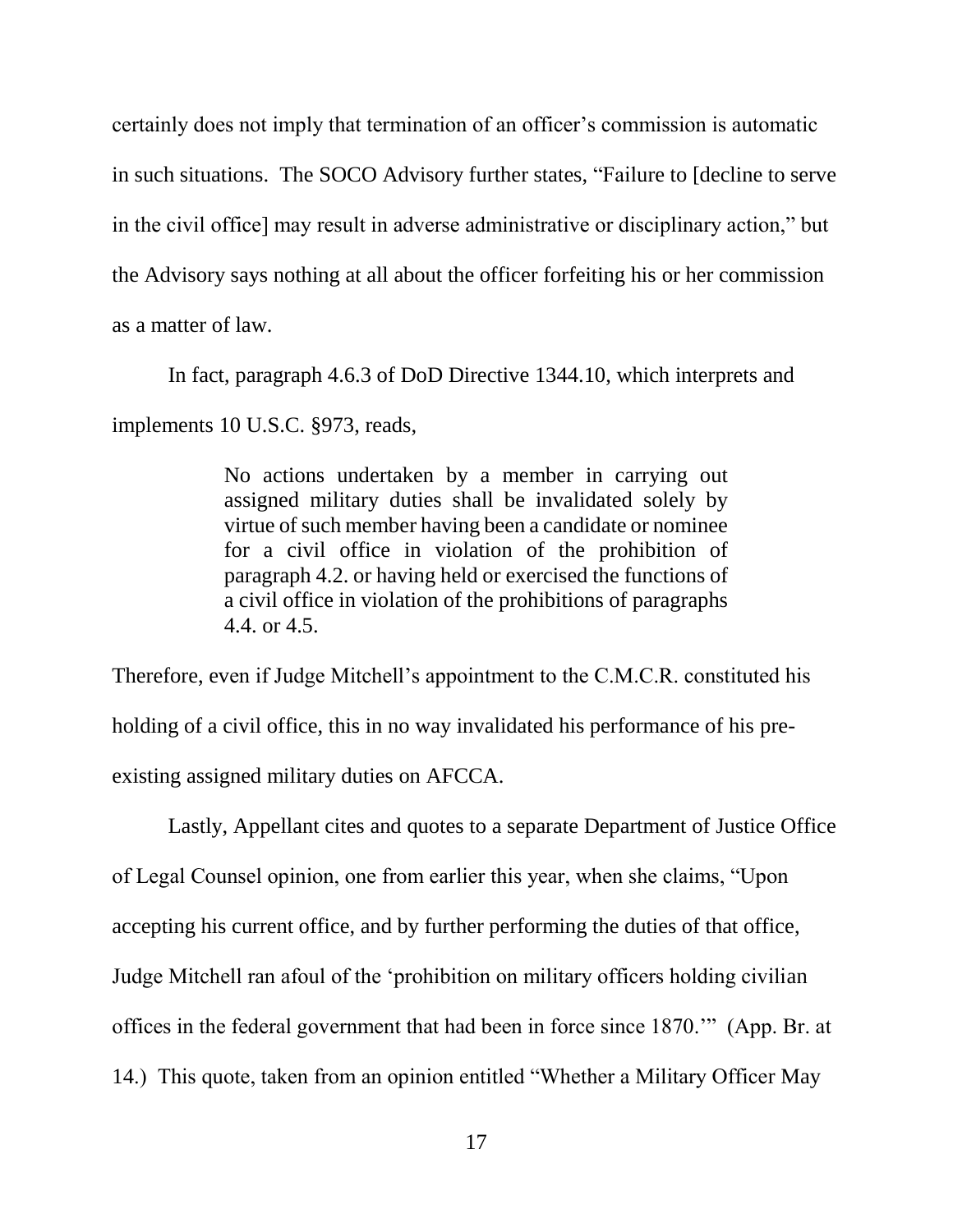Continue on Terminal Leave After He is Appointed to a Federal Civilian Position Covered by 10 U.S.C.  $\S973(b)(2)(A)$ ," is again taken out of context and, when given a more complete analysis, again cuts at Appellant's own argument. While the opinion does state that "the prohibition on military officers serving in federal civilian offices has existed in some form since 1870," the opinion makes it plainly clear that the 1983 amendment to §973(b) was enacted to "narrow" or "limit the offices that active duty military officers were prohibited from holding." 40 Op. O.L.C. 5, 9-10; 2016 OLC LEXIS 3 (Mar. 24, 2016). Moreover, the ultimate conclusion of this opinion was that "an active duty military officer on terminal leave who meets the requirements of 5 U.S.C. §5534a *may continue on terminal leave status* after his appointment or election to a position covered by  $\S 973(b)(2)(A)$ ." Id. at 11. (emphasis added.) If such an active duty officer can remain on terminal leave status even after an appointment or election to a position covered by 10 U.S.C. §973(b)(2)(A), one can easily surmise their military commission was certainly not terminated as a matter of law by them simply accepting that position.

All told, Appellant has failed to show how Colonel Mitchell's military commission was terminated upon his appointment to the C.M.C.R.; therefore, her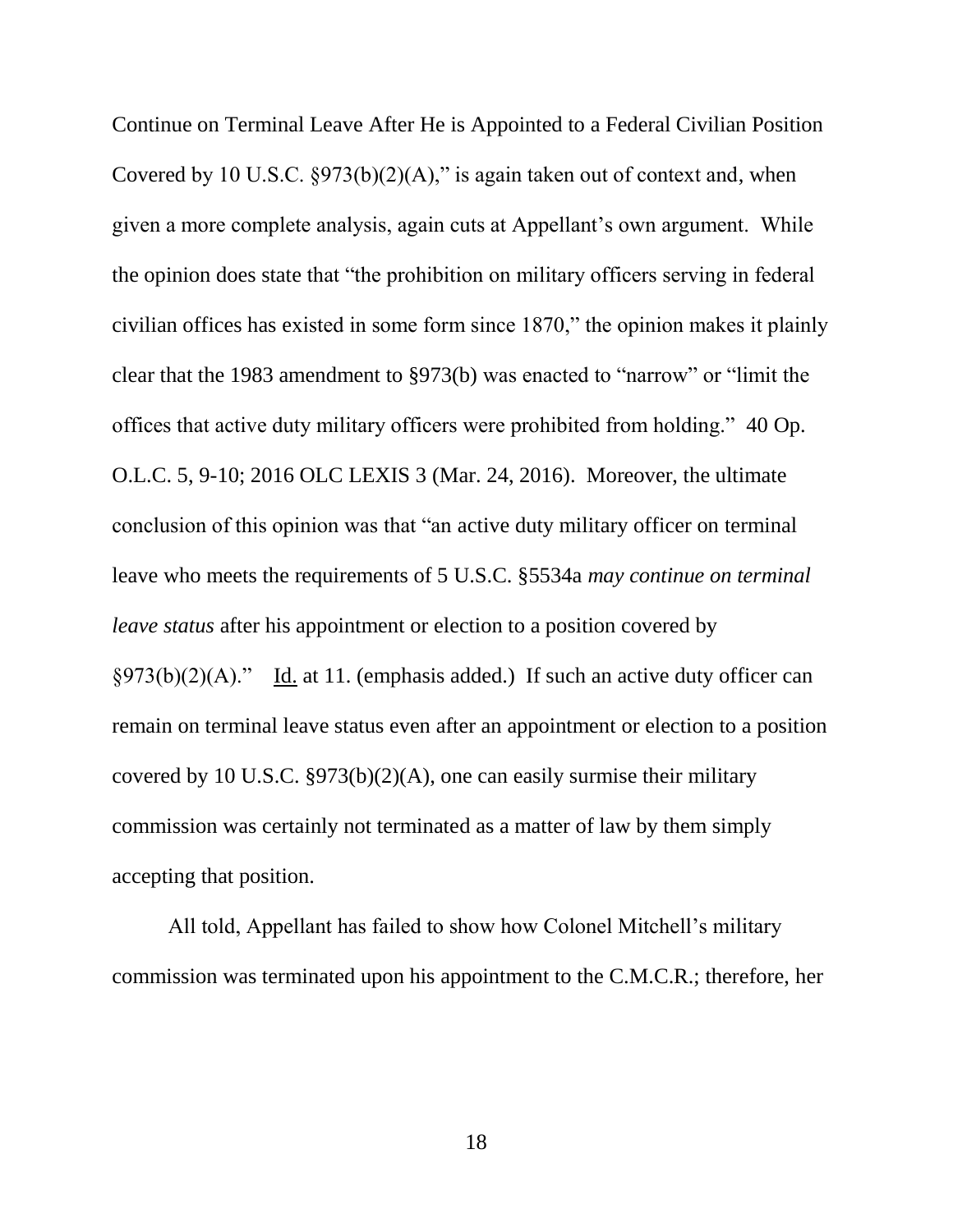claim should be denied.<sup>5</sup> 

 $\overline{a}$ 

## *C. Even after his confirmation, Colonel Mitchell continues to meet the statutory definition of an "appellate military judge" and is statutorily eligible for service on AFCCA.*

Appellant next claims that even if Colonel Mitchell retained his military commission, he still does not meet "the statutory definition of either a 'military judge' or 'appellate military judge' and [T]he Judge Advocate General is without authority to appoint a judge from an Article I, [sic] court of record to the Air Force Court of Criminal Appeals." (App. Br. at 14.) Thus, according to Appellant, "Judge Mitchell is now statutorily ineligible to serve on the AFCCA." (Id. at 17.) Appellant is wrong on all counts.

Appellant begins by stating that "Judge Mitchell cannot simultaneously serve as an 'appellate military judge' and an 'additional judge' to the assigned 'appellate military judges' on the USCMCR when the statute expressly provides, '[j]udges on the Court shall be assigned or appointed[.]" (Id. at 15.) She continues in her next paragraph that "aside from the plain language of the statute, the D.C.

<sup>5</sup> The *amicus curiae* brief filed by the Military Commissions Defense Organization (MCDO) makes three arguments before this Court. (MCDO Br. at i.) The third argues that "A military officer's appointment to the USCMCR under 10 U.S.C. §950f(b)(3) either (1) automatically strips them of their commission, rendering them a civilian, or (2) is *ab initio* void, leaving them at their prior rank and grade." The MCDO very briefly cites to the same or similar cases and publications as Appellant while making essentially the same argument. For the same reasons above, this argument fails to support either of the MCDO's claims.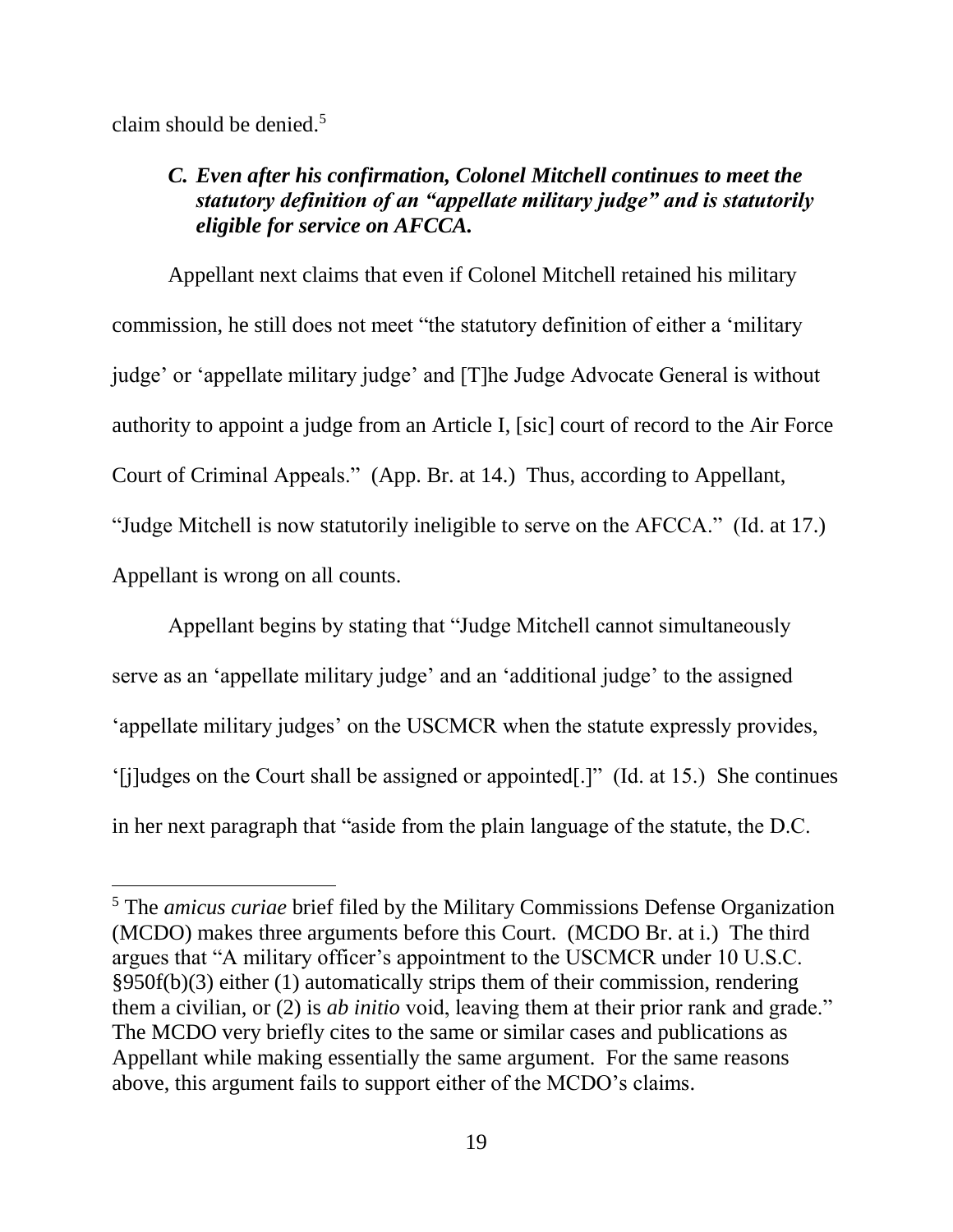Circuit has explained precisely why Judge Mitchell cannot serve as both an 'appellate military judge' and an 'additional judge.'" (Id. at 16.) However, Appellant fails to explain how Colonel Mitchell's status with the C.M.C.R., whether by assignment, appointment, or both, somehow invalidates his service on AFCCA.

The validity of whether Colonel Mitchell can serve on the C.M.C.R. by assignment, appointment, or both, is not a question before this Honorable Court, is outside the scope of this Court's jurisdiction and irrelevant to this case. Moreover, Appellant has no standing to challenge Colonel Mitchell's participation on the C.M.C.R.<sup>6</sup> The question before this Court is whether Colonel Mitchell's service on AFCCA is valid. That answer is yes. Regardless of the type of service Colonel Mitchell has or had on the C.M.C.R., this Court can be absolutely sure that Colonel Mitchell's service on this Court is valid and that he may serve simultaneously on

<sup>6</sup> As noted above, the *amicus curiae* brief filed by the MCDO makes three arguments before this Court. (MCDO Br. at i.) The second argument alleges that "Service by a military officer as a judge appointed to the USCMCR pursuant to 10 U.S.C. §950f(b)(3) would raise serious statutory and constitutional problems." The argument includes three sections that claim (1) "The position of appointed appellate military judge on the USCMCR does not exist in the law;" (2) "Section 973(b) of Title 10 bars military officers from holding an appointment to the USCMCR;" and (3) "Service of a military officer as an appointed judge on the USCMCR would violate the Commander-in-Chief Clause." (Id.) Notably, all three of these claims question one's ability to serve on the C.M.C.R., not on AFCCA. Thus, for the same reasons explained above, this entire argument is outside the scope of this Court's jurisdiction and irrelevant for the purposes of this case.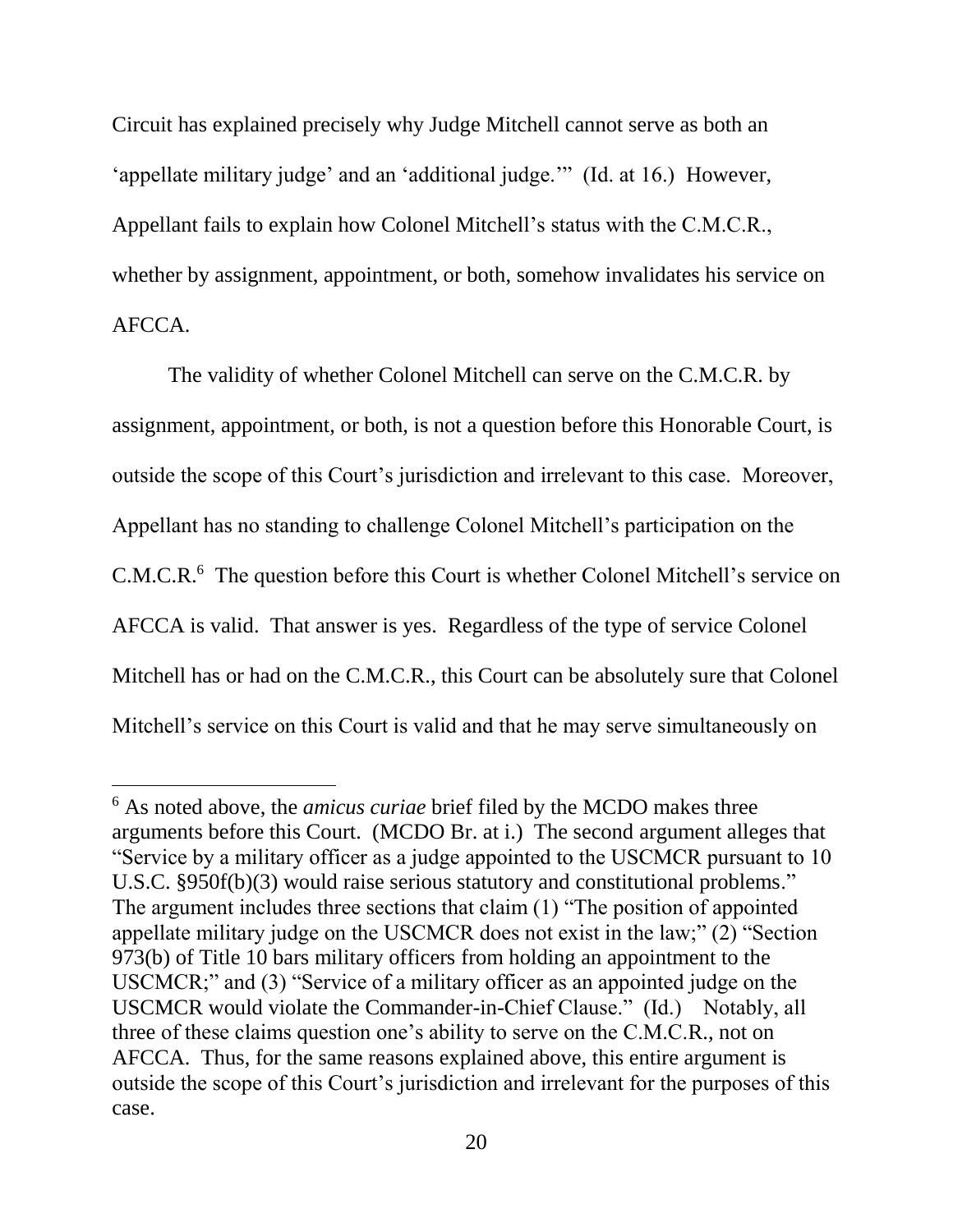this Honorable Court as well as on the C.M.C.R. 10 U.S.C. §950f(b) specifically authorizes it, as does the language of the President of the United States in his nomination.

Appellant next claims "It is the Judge Advocate General's inability to reassign Judge Mitchell that places him outside the scope of Articles 6, 26, and 66, UCMJ, and therefore makes him statutorily ineligible to serve on the AFCCA." (App. Br. at 16.) Yet, the Air Force Judge Advocate General has already done just that when he, pursuant to his authority under Article 6, reassigned Colonel Mitchell from his position at AFCCA to another position within the Air Force Judge Advocate General's Corps in July 2016. Notably, this reassignment occurred over two months before Appellant filed her Final Brief with this Honorable Court, and Appellant neither mentioned this reassignment nor took any issue with its validity in her brief.

Appellant next cites to Article 26, UCMJ, in arguing that Colonel Mitchell does not meet the definition of "military judge." (Id.) Article 26 plainly relates to commissioned officers who are "certified to be qualified for duty as a military judge of a general court-martial…." *See* 10 U.S.C. §826. Here, Colonel Mitchell is assigned to AFCCA as an "appellate military judge," not as a "military judge of a general court-martial." Colonel Mitchell's service as an "appellate military judge"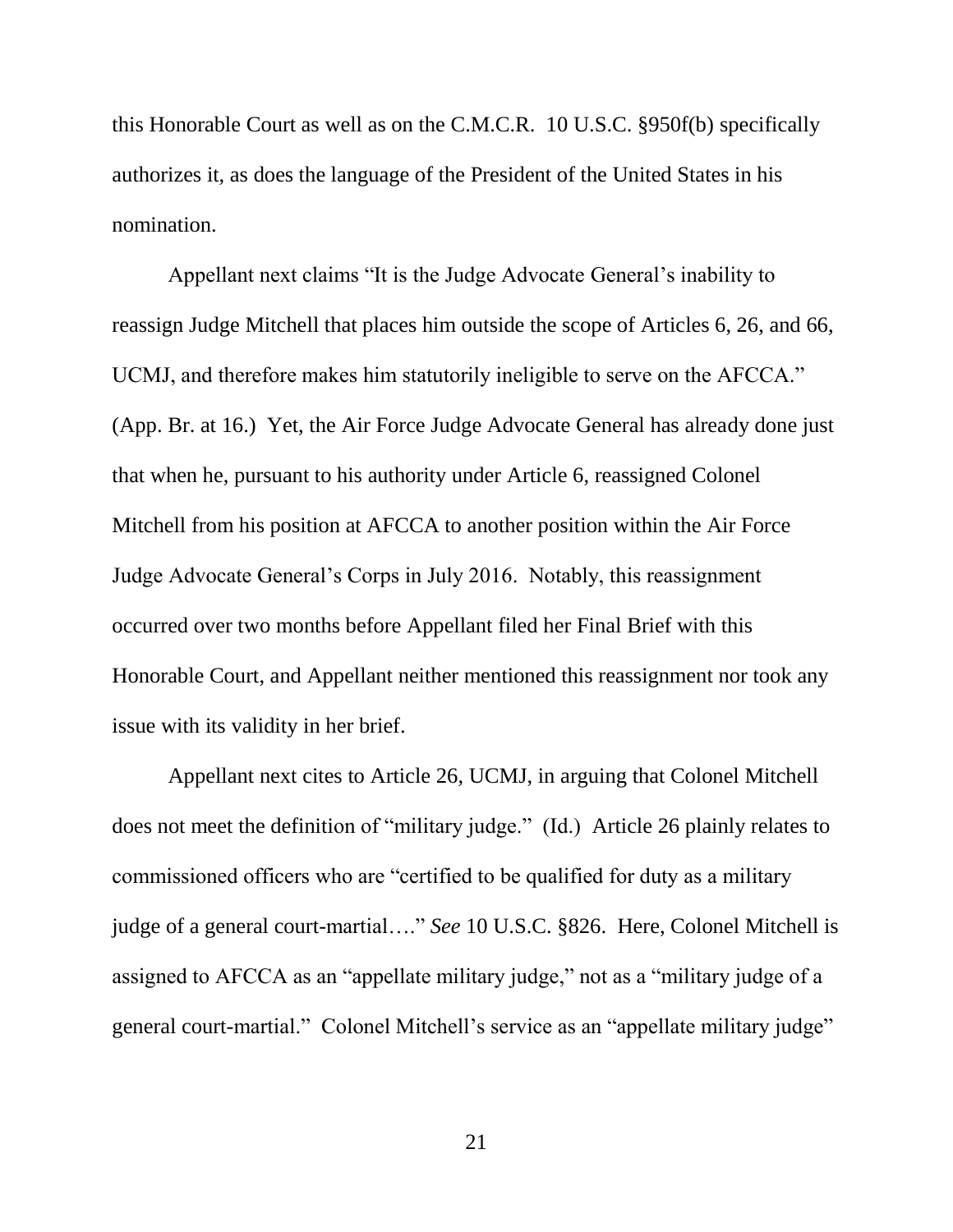on AFCCA is not dependent on Article  $26$ .<sup>7</sup>

However, Appellant attempts to insinuate it does when, after citing a passage from Article 26 relating to a military judge of a general court-martial performing "such duties only when he is assigned and directly responsible to the Judge Advocate General," Appellant begins the next sentence by saying, "The Supreme Court has confirmed this 'powerful tool for control' is equally applicable to 'appellate military judges' assigned to the Courts of Criminal Appeals by the Judge Advocates General." (App. Br. at 16.) Appellant cites to United States v. Edmond, 520 U.S. 651, 666 (1997), in making such a claim.

Yet, Edmond makes no mention of Article 26 at any point in the opinion. In fact, the "powerful tool for control" language used by the Supreme Court is a reference to The Judge Advocate General's "power to remove officers," a clear reference to Article 6, not Article 26. And, as shown in this case specifically, the Air Force Judge Advocate General maintained Article 6 authority to reassign Colonel Mitchell from AFCCA throughout this process.

Appellant next turns to Article 66 by arguing it does not permit "a Judge Advocate General to assign judges appointed to Article I courts of record to a Court of Criminal Appeals, and The Judge Advocate General's attempt to do so is

<sup>7</sup> Here, Appellant's Article 26 claim has no merit because it is irrelevant to the qualifications of a military appellate judge, like Colonel Mitchell, and because he has no standing to challenge Colonel Mitchell's status on the C.M.C.R.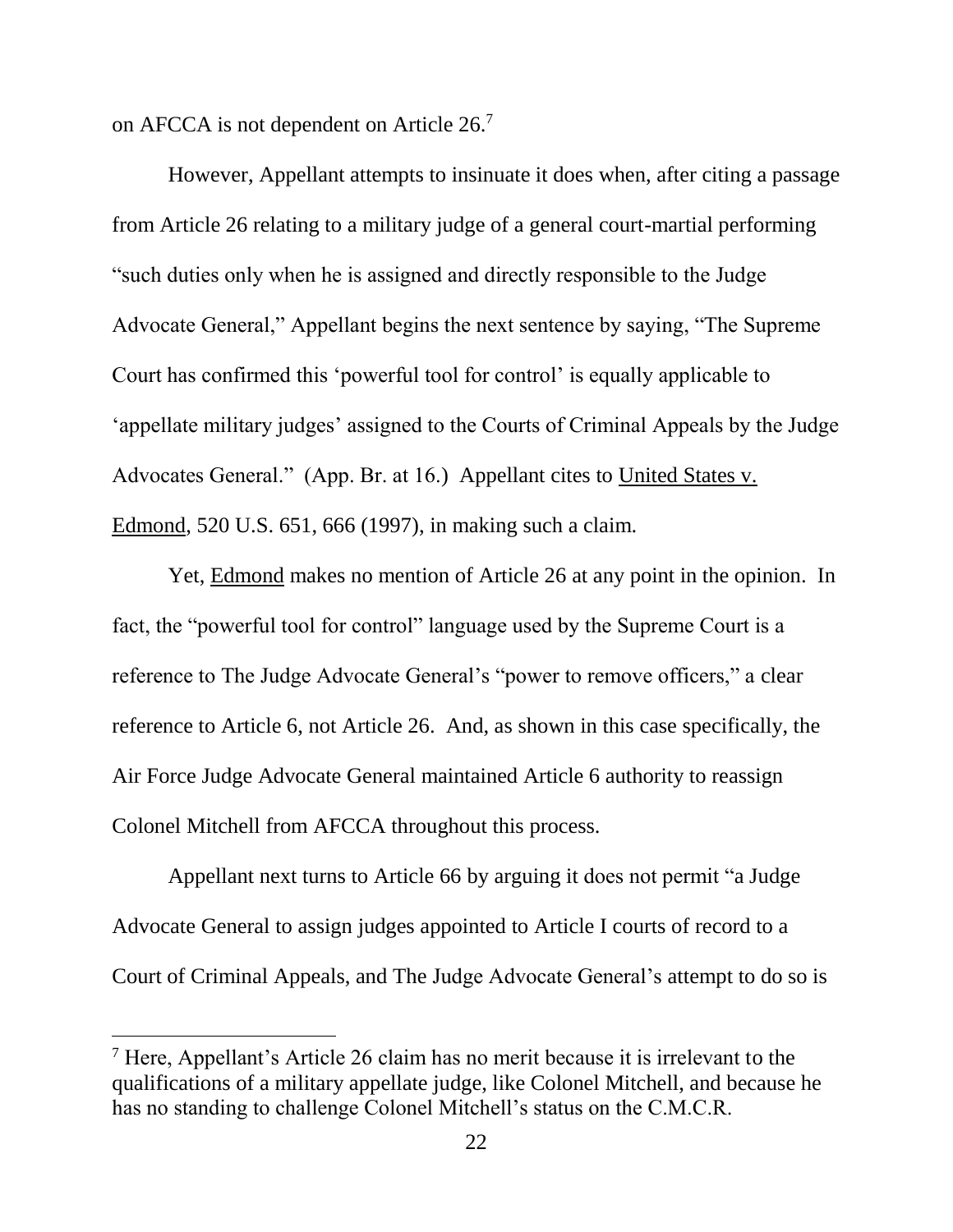no more valid than an attempt to assign a judge from the United States Court of Appeals for Veterans Claims to the AFCCA." (App. Br. at 17.) Appellant, while noting that "plain language of Article 66" does not permit a "Judge Advocate General to assign judges appointed to Article I Courts of Record to a Court of Criminal Appeals," likewise fails to state where Article 66 expressly forbids such an action. In fact, Appellant wholly fails to cite to any authority for such a claim.

Article 66 only requires an "appellate military judge" to "be a member of a bar of a Federal court or the highest court of a State." Colonel Mitchell easily meets that standard. Appellant's claim on this point is unsupported by fact or law and must fail. It is also irrelevant to this particular case since here, The Judge Advocate General did not assign Colonel Mitchell to AFCCA *after* he was appointed to an Article I court. In Appellant's case, Colonel Mitchell was assigned by The Judge Advocate General to AFCCA nearly three years *before* he was appointed to the C.M.C.R. Again, Appellant's argument fails.

In a final and somewhat confusing note in this section, Appellant claims "The President, with the advice and consent of the Senate, appointed USCMCR Judge Mitchell to the AFCCA pursuant to §950f(b)(3)." (App. Br. at 17.) Appellant, however, fails to provide a citation or date as to when such an appointment to AFCCA occurred.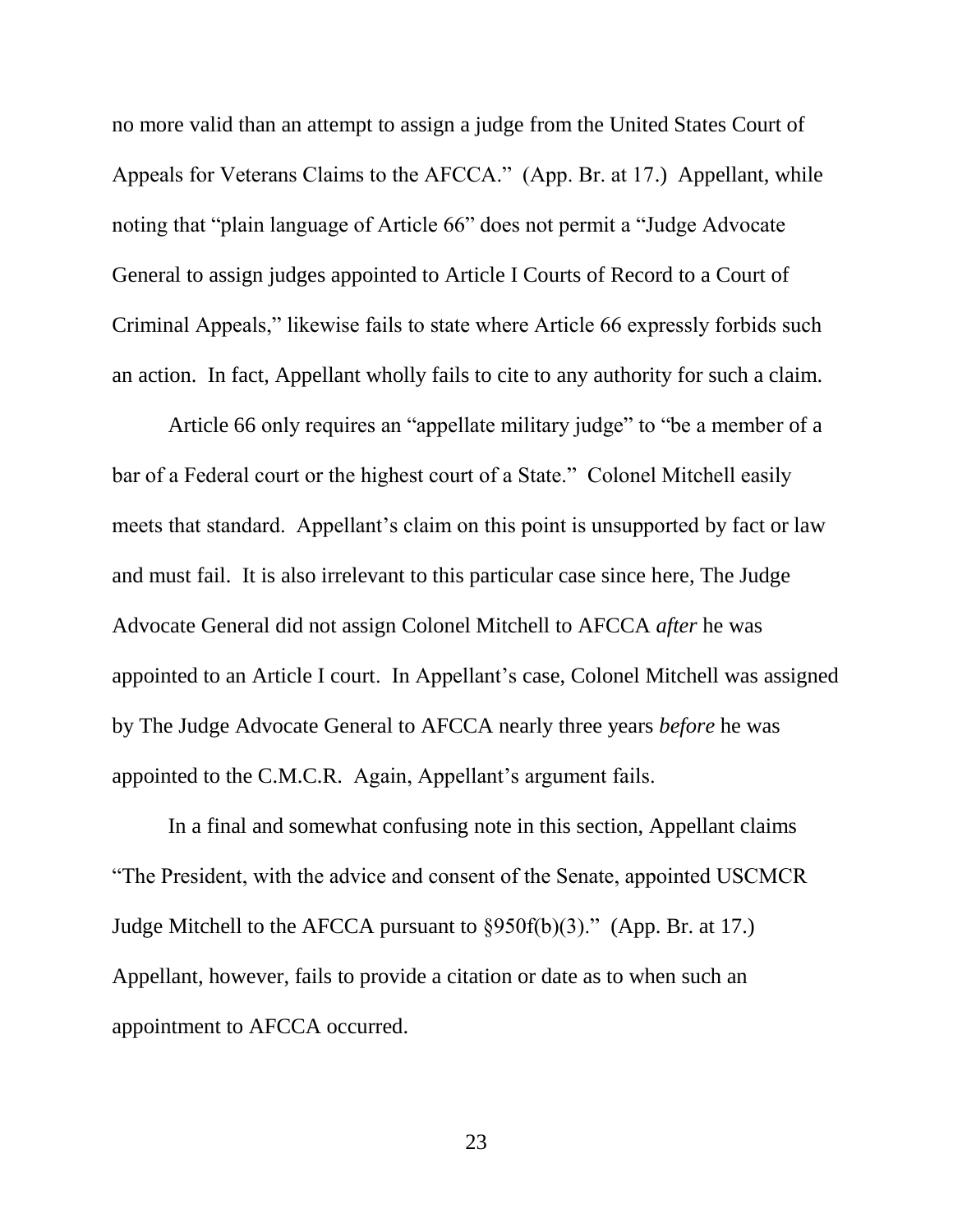In the end, Colonel Mitchell met the statutory definition of an "appellate

military judge" and was statutorily eligible for service on AFCCA when he

<span id="page-28-0"></span>participated in Appellant's decision. Appellant's argument, therefore, must fail.

### **II.**

# **APPELLANT FAILS TO SHOW HOW COLONEL MITCHELL'S SERVICE ON BOTH AFCCA AND THE C.M.C.R. VIOLATES THE APPOINTMENTS CLAUSE.**

# **A. Appellant waived this issue by not raising it in a timely manner.**

For the same reasons set forth in Issue I above, Appellant waived this issue

by not raising it in a timely manner.

# *B. The distinction of "principal" versus "inferior" officer status for C.M.C.R. judges is still unsettled; regardless, this distinction has no effect on Colonel Mitchell's status at AFCCA.*

As to the substance of this issue, Appellant turns her attention to the

Appointments Clause by arguing that (1) C.M.C.R. judges are "principal" officers

and, thus, cannot serve alongside "inferior" officers on AFCCA; and (2) the

"duties of a Court of Criminal Appeals judge are not germane to those of the

judges of C.M.C.R." (App. Br. at 21-28.) Each are based upon unsettled case law,

unsupported by the facts of this case, or both.

In her brief, Appellant rightfully states that the Supreme Court has concluded that military officers assigned to sit as appellate judges on service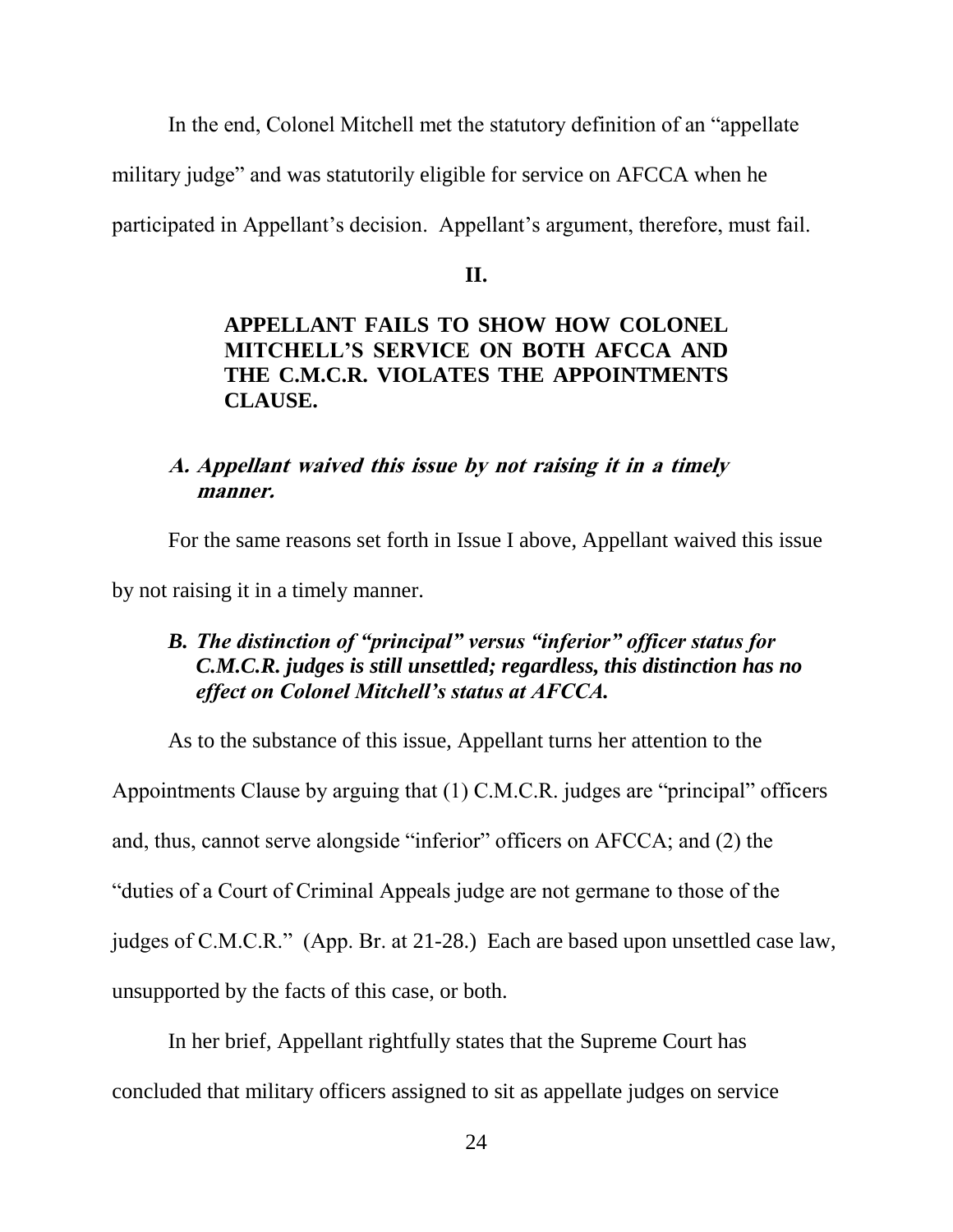Courts of Criminal Appeals act as inferior officers. (App. Br. at 21-23, citing United States v. Weiss, 510 U.S. 163, 170-74, 174-76 (1994), and Edmond, 520 U.S. at 666).

However, Appellant's claim that "C.M.C.R. judges are 'principal' officers for Appointments Clause purposes" is misplaced, especially when that contention is based on two citations to District of Columbia Circuit Court of Appeals cases, Intercollegiate Broadcasting Sys., Inc. v. Copyright Royalty Bd., 684 F.3d 1332, 1338-40 (D.C. Cir. 2012), and SoundExchange, Inc. v. Librarian of Congress, 571 F.3d 1220, 1226-7 (D.C. Cir. 2009). Her citation to these cases insinuates that District of Columbia Circuit Court of Appeals has settled whether C.M.C.R. judges are "principal" officers; it has not.

In In re Al-Nashiri, 791 F.3d 71, 82 (D.C. Cir. 2015), the District of Columbia Circuit Court of Appeals plainly states, "This Court has not addressed when CMCR judges are principal or inferior officers." After discussing reasons why C.M.C.R. judges could be either "principal" or "inferior" officers, the Court states, "In short, neither the CCAs (Edmond) nor the Copyright Royalty Board (Intercollegiate) is a perfect analog of the C.M.C.R. This is unsurprising, as '[t]he line between 'inferior' and 'principal' officers' is 'far from clear' and highly contextual." Id. at 84 (citation omitted). Ultimately, the Court did not resolve the question.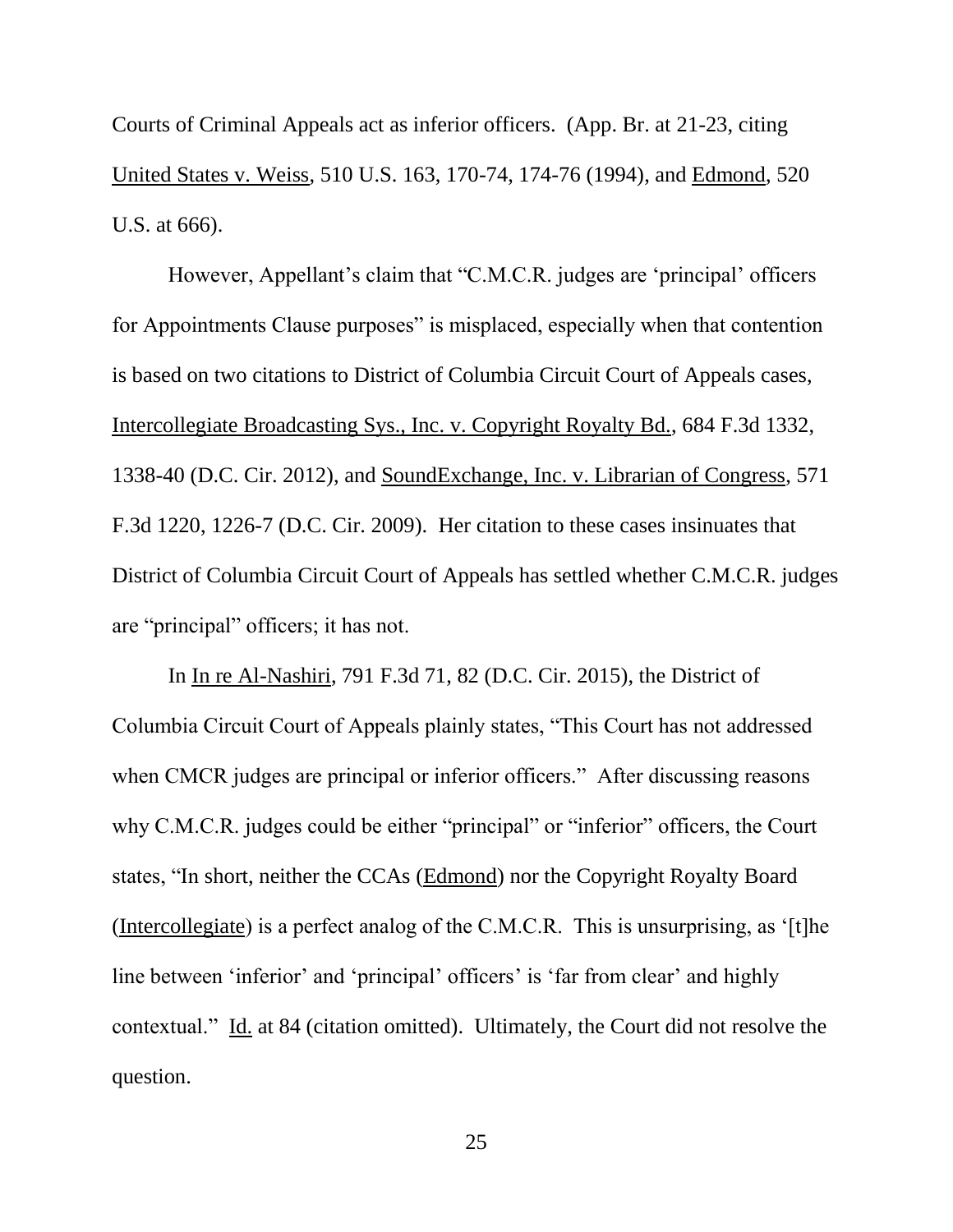Determining whether a C.M.C.R. judge is a "principal" or "inferior" officer is fully outside the scope of this Court's jurisdiction and irrelevant for the purposes of this case.<sup>8</sup> The question before this Court is whether Colonel Mitchell, with his recent and subsequent appointment to the C.M.C.R., can still remain an appellate military judge on AFCCA. That answer is a resounding yes.

Twice in his nomination, the President of the United States specifically nominated Colonel Mitchell "as an appellate military judge"; in fact, the second mention states, "In accordance with their continued status as an appellate military judge pursuant to their assignment by the Secretary of Defense and under 10 U.S.C. Section 950f(b)(2)." (J.A. at 70.) One need only look to the actions of the United States President, in this nomination, and the United States Senate, in their confirmation of it, to see the intent of both for Colonel Mitchell to remain an appellate military judge with AFCCA after his appointment to the C.M.C.R as authorized by statute.

Appellant then claims that the "assignment of inferior officers and appointment of principal officers to a single judicial tribunal itself violates the

<sup>8</sup> As noted above, the *amicus curiae* brief filed by the MCDO makes three arguments before this Court. (MCDO Br. at i.) The first argues that "Appointed USCMCR judges are principal officers on an Article I court of record." The MCDO very briefly cites to the same or similar cases and in making essentially the same argument as Appellant. For the same reasons explained above, this argument is fully outside the scope of this Court's jurisdiction and irrelevant for the purposes of this case.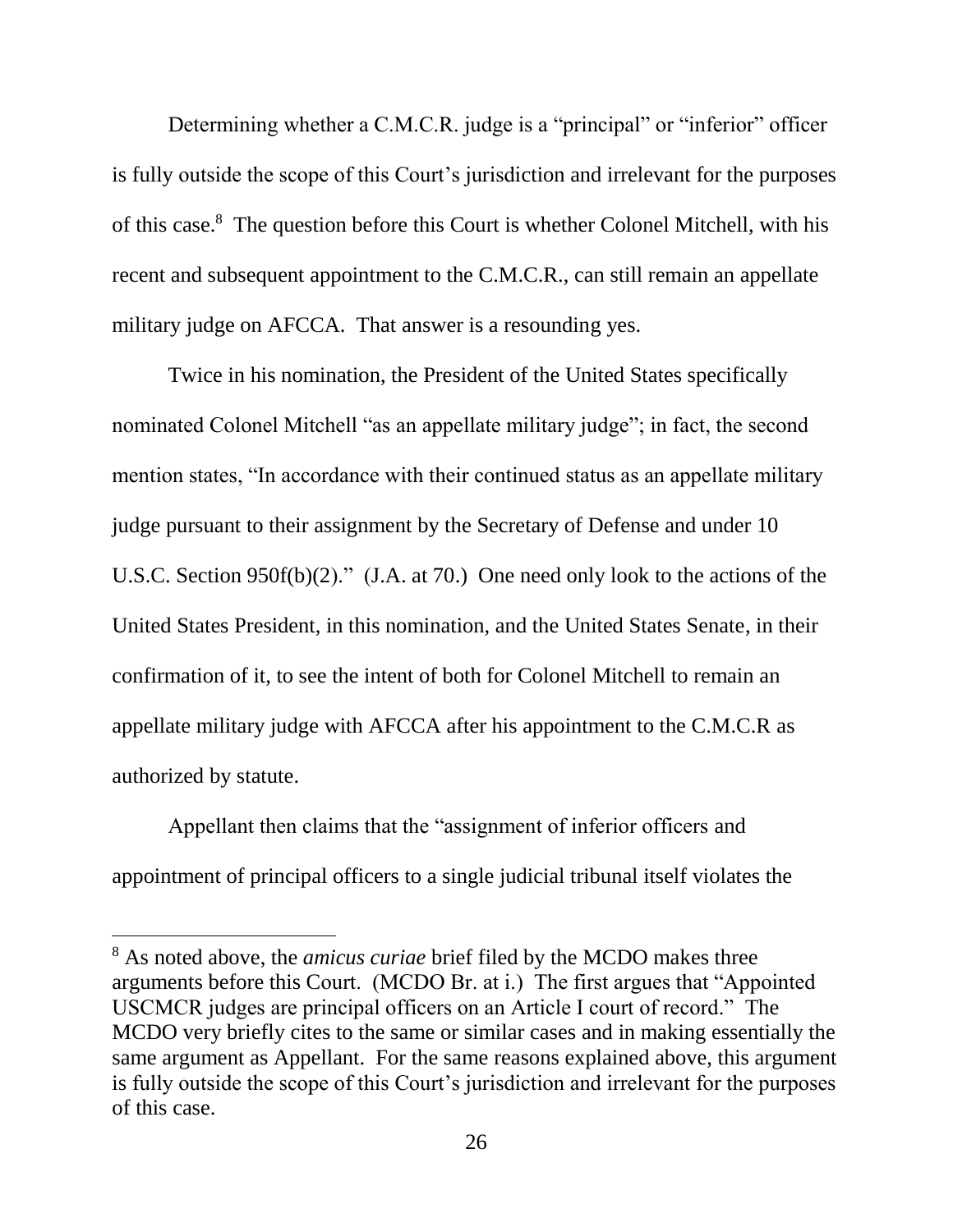Appointments Clause." (App. Br. at 25.) Again, this Honorable Court faces no such issue since no person has been "appointed" as a "principal officer" to AFCCA.

Next, Appellant mistakenly claims that since The Judge Advocate General is the superior for military officers assigned to AFCCA, those military officers are "all therefore mere agents of the Judge Advocate General. Insofar as he can pack the Court of Criminal Appeals with military officers, he is able to exercise an indirect veto over the President's Senate-confirmed appointees on all matters coming before the Court of Criminal Appeals." (App. Br. at 25.) Appellant continues, "This kind of super-superior officer, whose will is expressed entirely *sub rosa* through a multiplicity of subordinates in tandem with Presidential appointees muddles the very lines of accountability the Appointments Clause aims to make transparent."

Again, although the President appoints all military officers generally and without regard to position held, the President has not appointed, nor has the Senate confirmed, any judge to AFCCA. Even if it had, the notion that The Judge Advocate General would "pack" a court with military appellate judges in an effort to "exercise an indirect veto," or act as a "kind of super-superior officer, whose will is expressed entirely *sub rosa* through a multiplicity of subordinates," is a baseless charge. Such an insinuation that the independent judges of AFCCA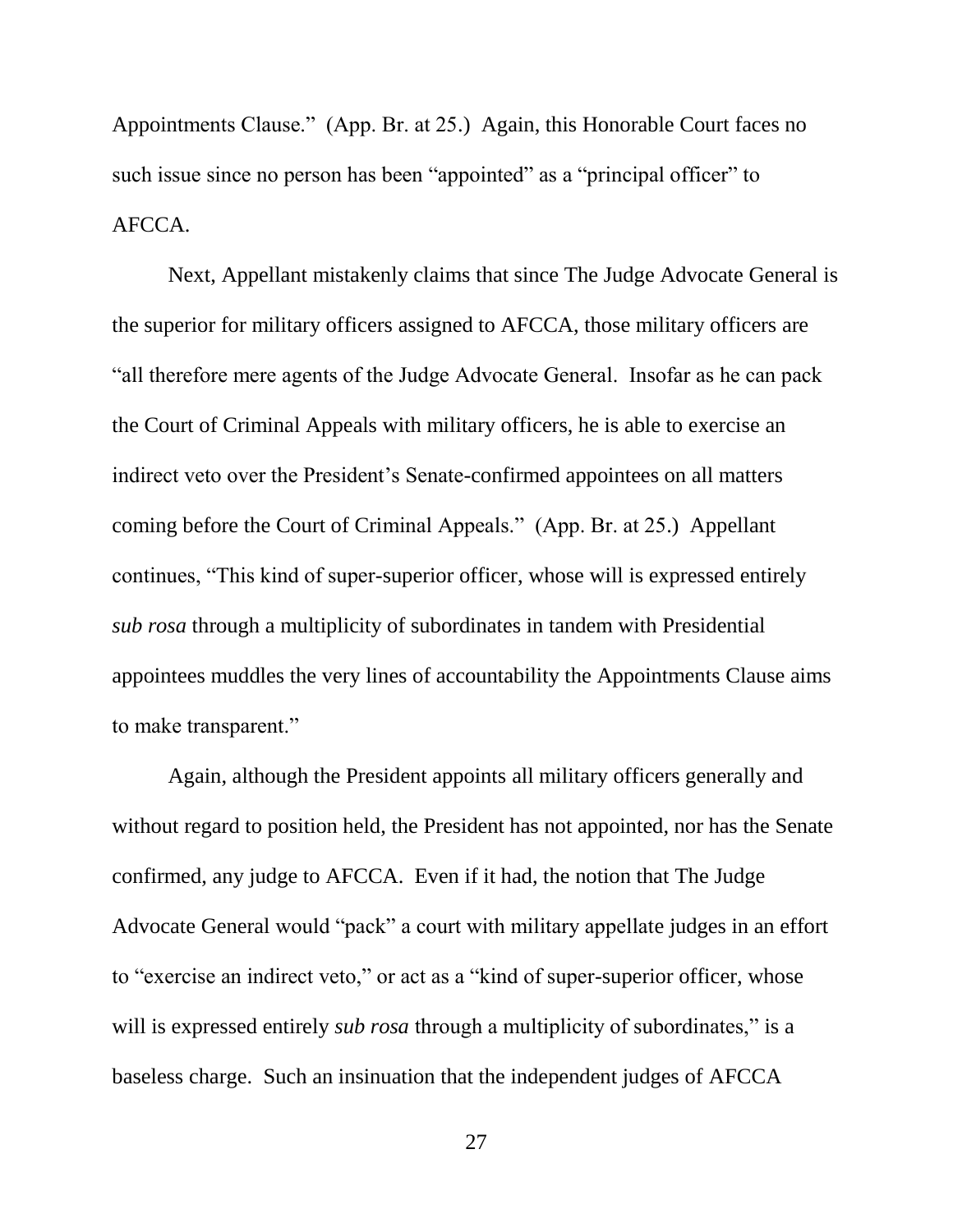would violate their judicial oaths or that The Judge Advocate General would expect such a thing, is a completely unfounded allegation and warrants no further discussion.

Finally, even if this Court finds Colonel Mitchell became a "principal" officer based on his appointment to the C.M.C.R., Appellant identifies no case that holds, or even suggests, that the Appointments Clause bars his continued service at AFCCA alongside "inferior" officers. Appellant has also failed to show, as it is simply not factual, that Colonel Mitchell, as a purported "principal" officer, had any supervisory role over any other AFCCA judge or that he had the ability to review or modify any AFCCA decision or overrule, trump, or subordinate the other AFCCA judges to his wishes. Moreover, even if Colonel Mitchell possessed such an ability, Appellant has further failed to show such actions actually occurred or in any way impacted AFCCA's decision in her case.

Conversely, while she alleges that "the sheer numerical superiority of the military officers on the Court of Criminal Appeals, Article 66, UCMJ, is being implemented in a way that puts military officers . . . in the position to exercise a formal supervisory authority over the lone superior officer on the Court of Criminal Appeals," Appellant fails to show such a scenario actually occurs, let alone that it occurred in her case. (*See* App. Br. at 26.) The fact that Colonel Mitchell, a purported "principal" officer, might be outvoted by his "inferior"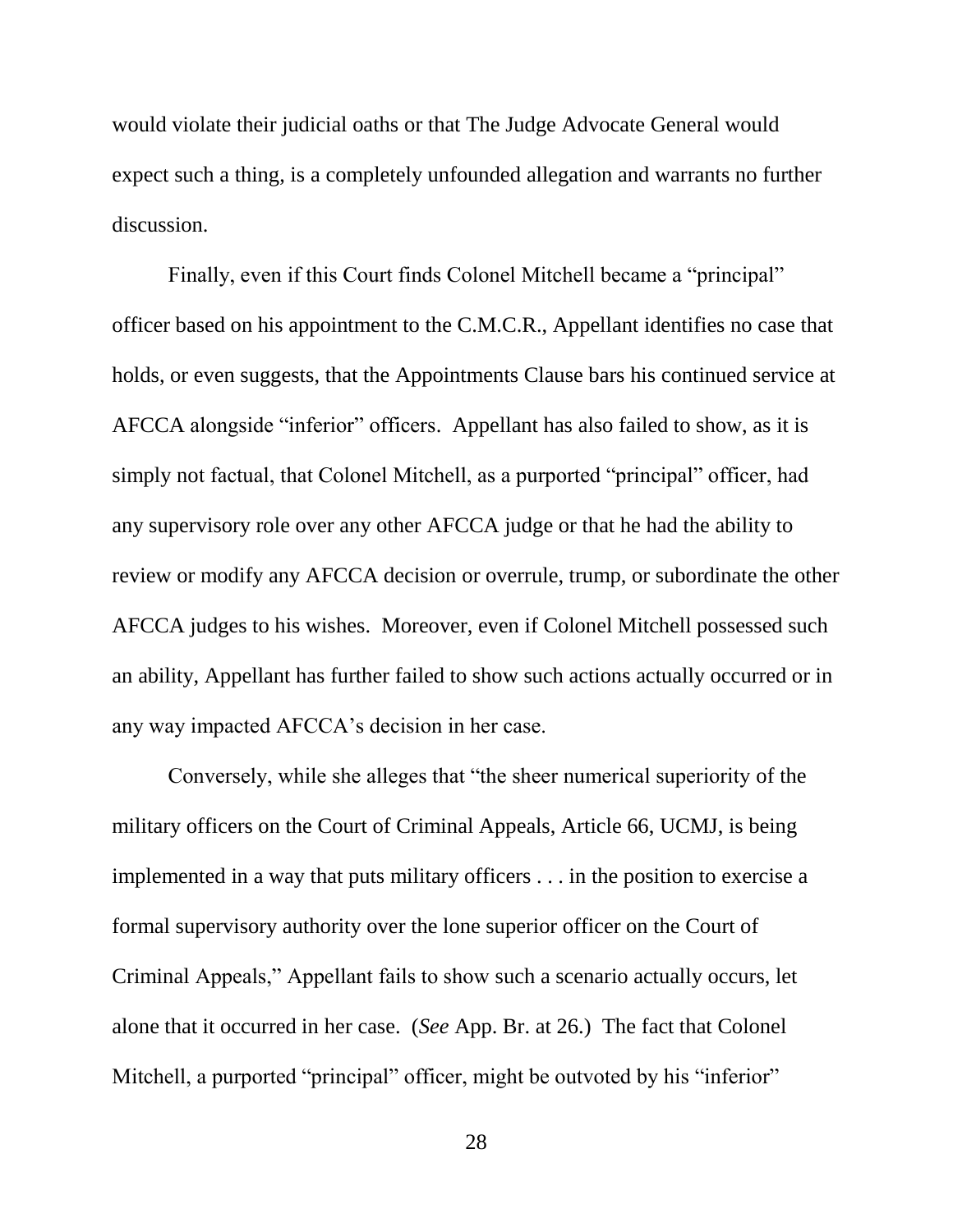AFCCA colleagues in an opinion simply does not equate to those "inferior" officers exercising "formal supervisory authority" over the purported "lone superior officer on the Court of Criminal Appeals." Moreover, even if such a scenario was plausible, it certainly did not occur in this case since the panel, including Colonel Mitchell, decided unanimously (3-0) to affirm Appellant's findings and sentence. (J.A. at 3.)

All told, the distinction of "principal" versus "inferior" officer status for C.M.C.R. judges had no effect on Colonel Mitchell's status at AFCCA and his ability to preside on Appellant's case. Thus, Appellant's claim is meritless and must fail.

## *C. The duties of a Court of Criminal Appeals judge are germane to those of the judges of C.M.C.R.*

In her final attempt to prevail on this issue, Appellant states, "*Finally*, the duties of a Court of Criminal Appeals judge are not germane to those of the judges of C.M.C.R." (App. Br. at 27.) Appellant believes that Colonel Mitchell's appointment to the C.M.C.R., one Appellant believes is not germane to AFCCA, invalidates his ability to sit on AFCCA. (Id.) In making such a claim, Appellant cites to United States v. Weiss, 36 M.J. 224, 228 (C.M.A. 1992) and summarizes that case by stating, "[H]olding a second appointment required if duties of appointed officer are not germane to the duties of the appointed office." (App. Mot. at 24.)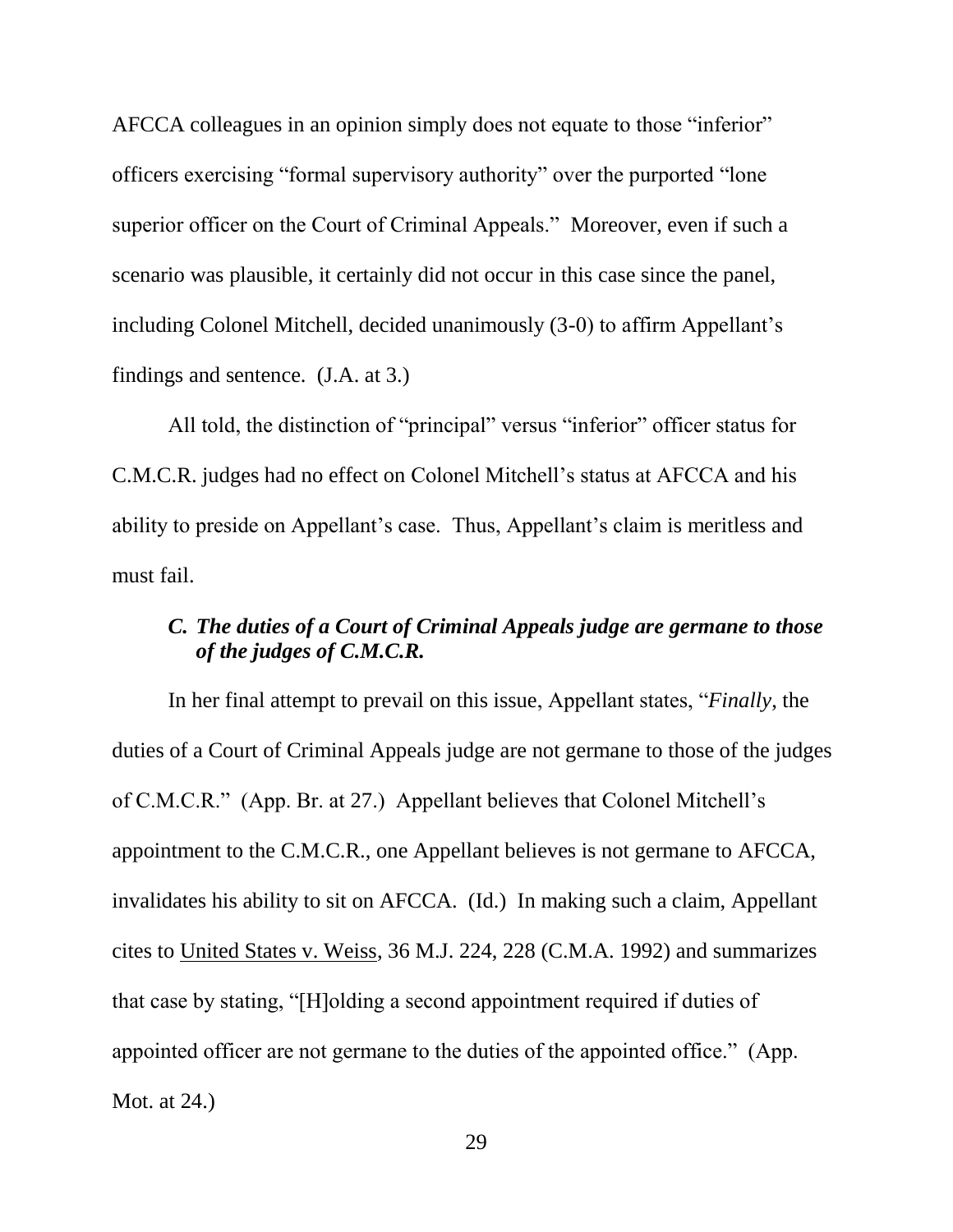While Appellant believes the Courts of Military Appeals held that germaneness is a requirement of the Appointments Clause, the Supreme Court, in its review of the same case, did not. As stated by the District of Columbia Circuit Court of Appeals in Nashiri, "Weiss is more complicated, however, than the Court's unanimity might ordinarily suggest. Notably, the Court declined to *hold* that 'germaneness' is required by the Appointments Clause; instead, it 'assume[d], *arguendo*, that the principle of 'germaneness' applies." Nashiri, 791 F.3d at 85 (citation omitted). While the Court noted that the concurring opinion of Justice Scalia and Thomas explained why they believed germaneness is constitutionally required, "the majority opinion found it unnecessary to decide that question." Id.

Thus, the germaneness question is still very much that - a question. Even the Court in Nashiri asked "Likewise, what role, if any, does 'germaneness' play in the constitutional analysis?" Id. Like the question of "principal" versus "inferior" officers, that Court rightfully refrained from answering this issue as well.

However, even assuming, *arguendo*, that the principle of germaneness does apply, the duties of an appellate judge at the C.M.C.R. are certainly germane to those of a military appellate judge sitting on AFCCA. As previously noted, the purpose of the military commissions is to try alien unprivileged enemy belligerents for violations of law of war and other offenses triable by military commission." *See* 10 U.S.C. §948b. As described in 10 U.S.C. §948d, the military commissions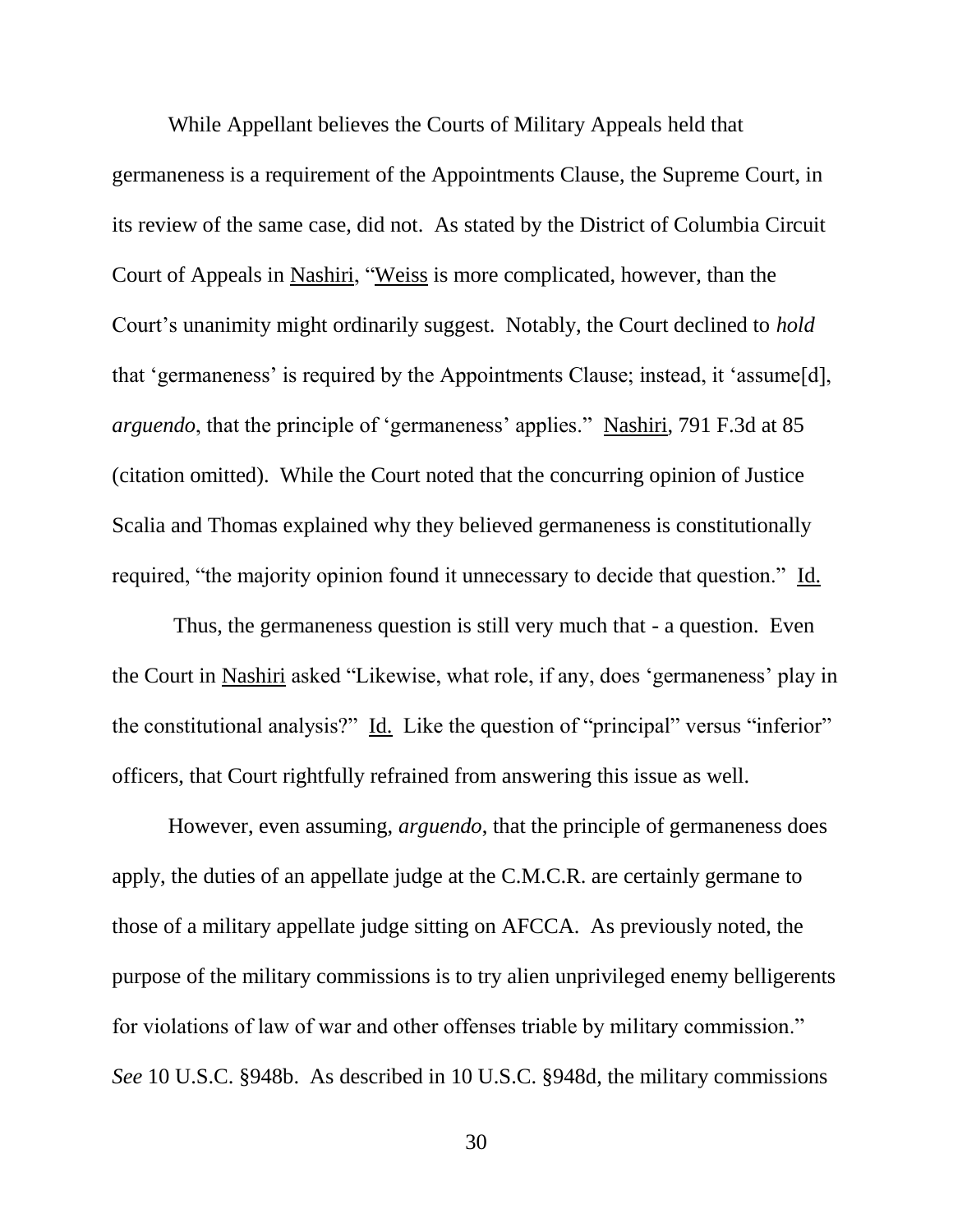"shall have jurisdiction to try persons subject to this chapter for any offense made punishable by this chapter, . . ., or the law of war, whether such offense was committed before, on, or after September 11, 2001 . . . ." Trials by military commissions to adjudicate violations of the law of war is a classic military function; likewise, the review of appeals by an accused convicted of law of war violations is also a classic military function. The duties of the two positions are germane; therefore, Appellant's claim must fail.

#### **CONCLUSION**

<span id="page-35-0"></span>WHEREFORE, the United States respectfully requests that this Court deny Appellant's claims and affirm AFCCA's decision.

Unt Ph

G. MATT OSBORN, Maj, USAF Appellate Government Counsel Air Force Legal Operations Agency United States Air Force 1500 W. Perimeter Rd., Ste. 1190 Joint Base Andrews, MD 20762 (240) 612-4800 Court Bar. No. 32986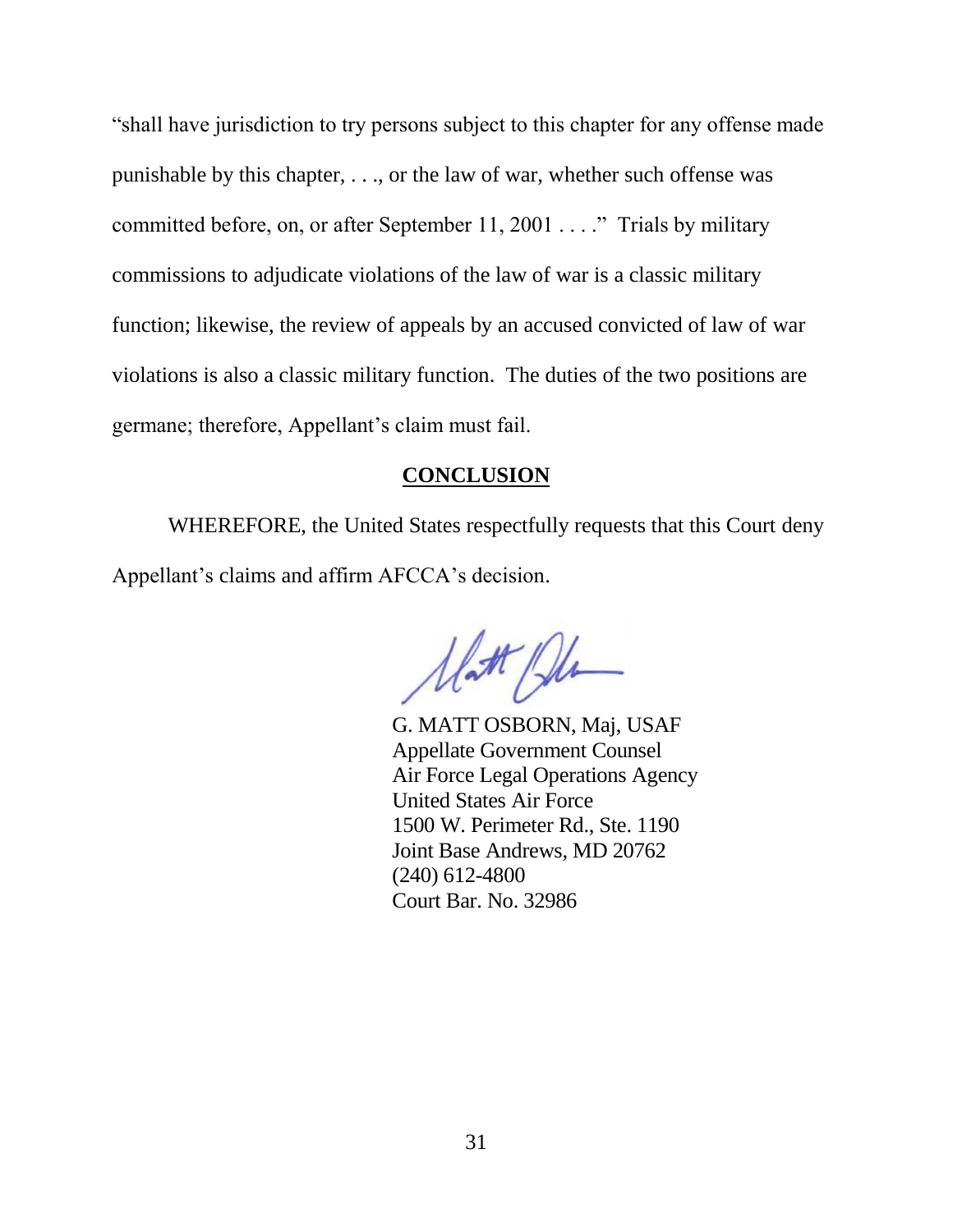$V/K.E_{2}$ 

GERALD R. BRUCE Associate Chief, Government Trial And Appellate Counsel Division Air Force Legal Operations Agency United States Air Force 1500 W. Perimeter Rd., Ste. 1190 Joint Base Andrews, MD 20762 (240) 612-4800 Court Bar No. 27428

Katte E. Oler

<span id="page-36-0"></span>KATHERINE E. OLER, Colonel, USAF Chief, Government Trial and Appellate Counsel Division Air Force Legal Operations Agency United States Air Force 1500 Perimeter Road, Suite 1190 Joint Base Andrews NAF, MD 20762 (240) 612-4815 Court Bar No. 30753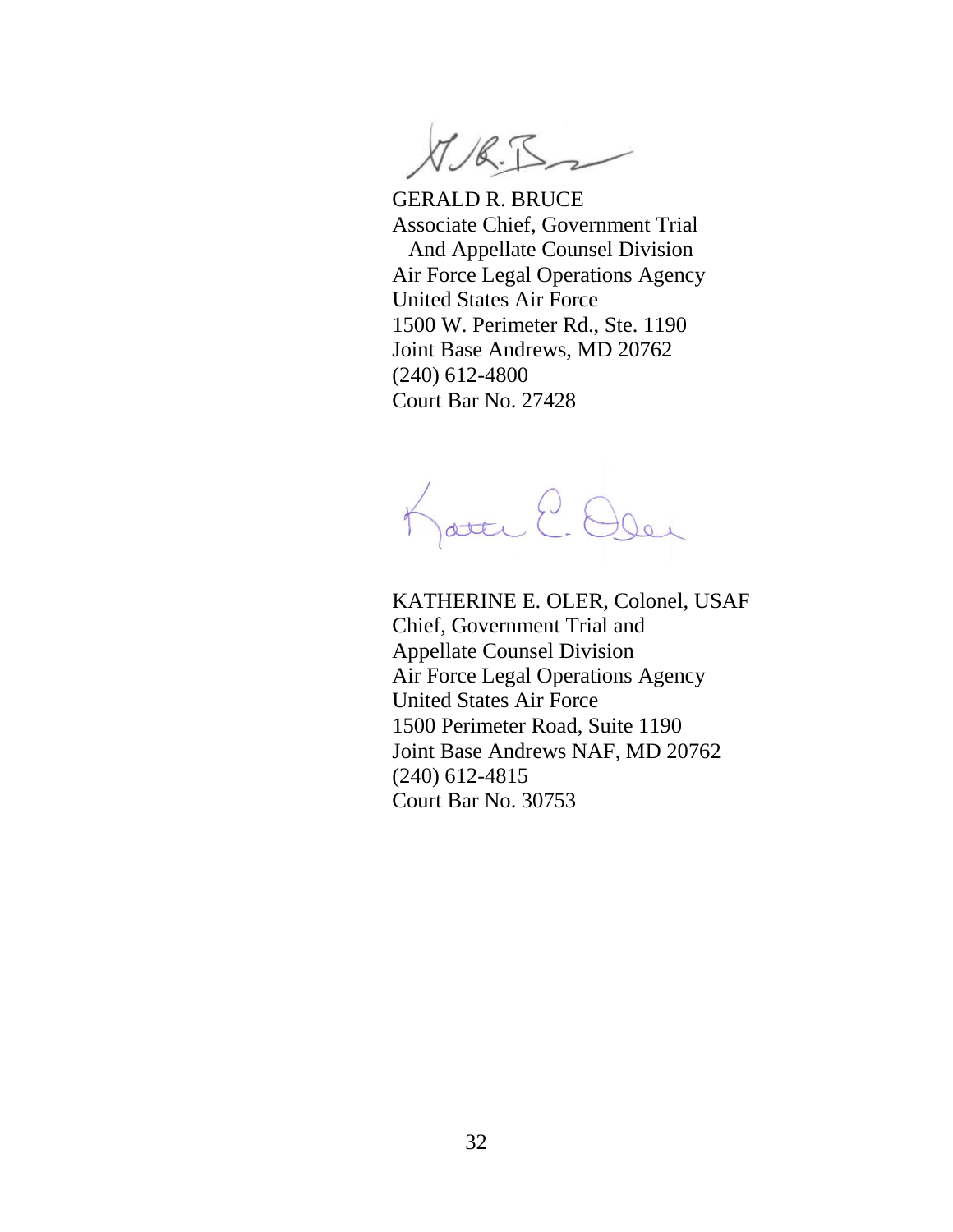# **CERTIFICATE OF FILING AND SERVICE**

I certify that a copy of the foregoing was delivered to the Court and the Air

Force Appellate Defense Division on 19 October 2016.

Ulatt Pla

G. MATT OSBORN, Maj, USAF Appellate Government Counsel Air Force Legal Operations Agency United States Air Force 1500 W. Perimeter Rd., Ste. 1190 Joint Base Andrews, MD 20762 (240) 612-4800 Court Bar. No. 32986